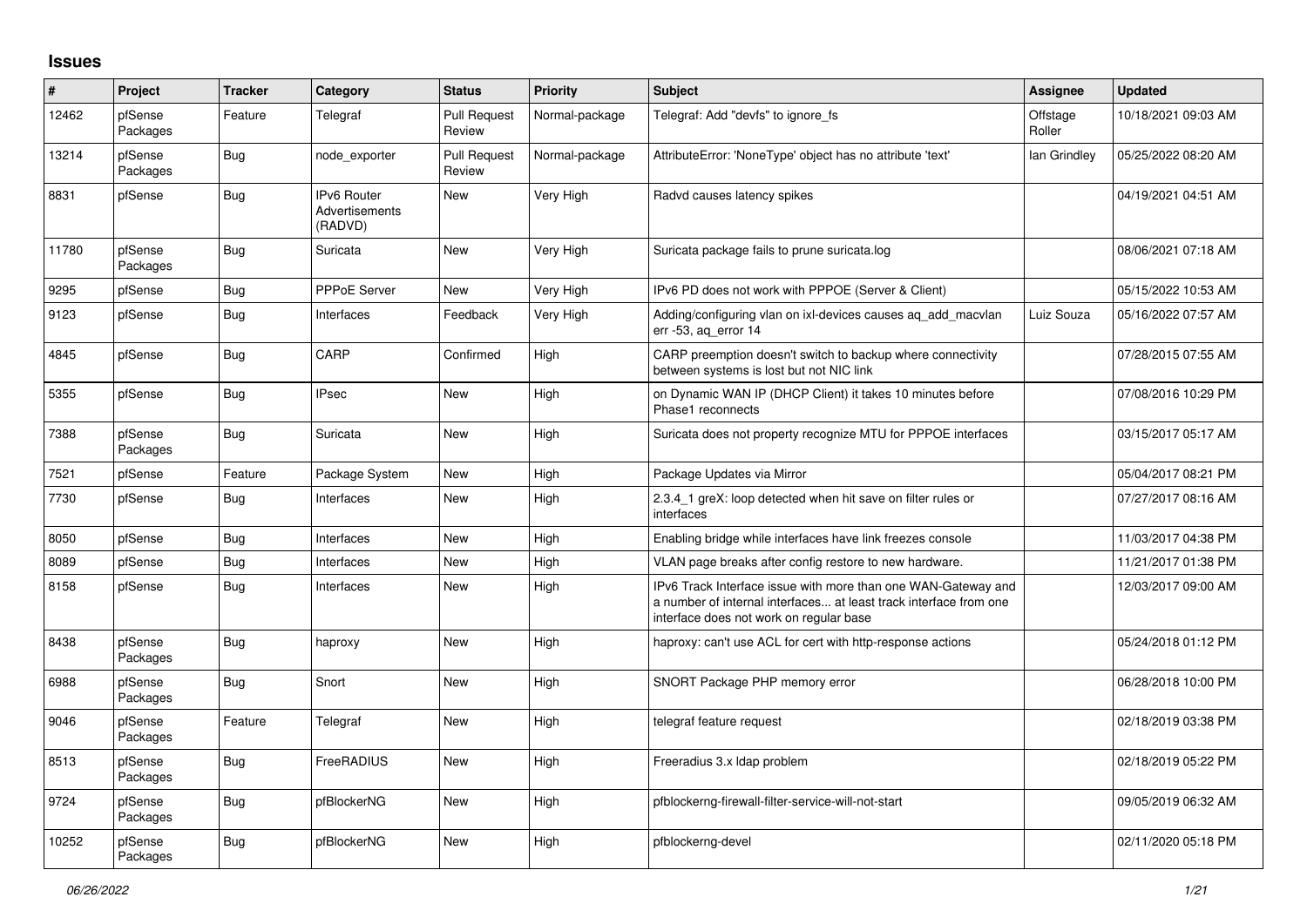| $\vert$ # | Project             | <b>Tracker</b> | Category                    | <b>Status</b>                 | <b>Priority</b> | <b>Subject</b>                                                                                            | Assignee                     | <b>Updated</b>      |
|-----------|---------------------|----------------|-----------------------------|-------------------------------|-----------------|-----------------------------------------------------------------------------------------------------------|------------------------------|---------------------|
| 10760     | pfSense<br>Packages | <b>Bug</b>     | <b>BIND</b>                 | <b>New</b>                    | High            | pfSense BIND 9.14.12 server terminates due to assertion failure                                           |                              | 07/11/2020 04:53 PM |
| 8964      | pfSense             | Bug            | <b>IPsec</b>                | New                           | High            | IPsec async cryptography advanced setting - TCP traffic not<br>passing through                            | Luiz Souza                   | 12/08/2020 12:09 PM |
| 11158     | pfSense<br>Packages | <b>Bug</b>     | <b>FRR</b>                  | New                           | High            | <b>FRR Prefix Lists</b>                                                                                   |                              | 12/30/2020 04:55 PM |
| 11563     | pfSense<br>Packages | Bug            | <b>BIND</b>                 | <b>New</b>                    | High            | BIND GUI writes TXT records > 255 characters                                                              |                              | 02/27/2021 07:11 AM |
| 11936     | pfSense<br>Packages | <b>Bug</b>     | <b>FRR</b>                  | Incomplete                    | High            | FRR does not connect BGP when using password                                                              |                              | 05/19/2021 08:12 AM |
| 11992     | pfSense             | Bug            | <b>Virtual IP Addresses</b> | Confirmed                     | High            | GRE Tunnel - Does not work with a virtual IP as endpoint                                                  |                              | 06/04/2021 01:16 AM |
| 11534     | pfSense<br>Packages | Regression     | FreeRADIUS                  | New                           | High            | FreeRADIUS EAP anonymous connection forbidden out-of-tunnel                                               |                              | 07/14/2021 02:32 AM |
| 12160     | pfSense<br>Packages | Regression     | syslog-ng                   | Feedback                      | High            | An invalid configuration is generated when choosing TLS as the<br>default protocol                        | Jim Pingle                   | 07/23/2021 03:27 PM |
| 11135     | pfSense<br>Packages | Bug            | haproxy                     | Feedback                      | High            | HAproxy OCSP reponse crontab bug                                                                          | Viktor Gurov                 | 09/10/2021 11:51 AM |
| 12520     | pfSense<br>Packages | Feature        | Squid                       | <b>New</b>                    | High            | [Squid] - Allow or Deny Mappings from IP/Host/GeoIP sources                                               |                              | 11/12/2021 02:13 PM |
| 12608     | pfSense<br>Packages | Bug            | WireGuard                   | <b>New</b>                    | High            | WireGuard tunnels monitored by dpinger causing system to stop<br>routing completely in certain situations | Christian<br><b>McDonald</b> | 12/16/2021 03:14 PM |
| 12607     | pfSense Plus        | Bug            | Hardware / Drivers          | <b>New</b>                    | High            | Instability with Snort Inline with AWS Instances                                                          |                              | 01/10/2022 09:03 PM |
| 12732     | pfSense<br>Packages | <b>Bug</b>     | squidguard                  | <b>New</b>                    | High            | Squid https filtering squidguard acl target list - erratic behaviour                                      |                              | 01/26/2022 09:11 AM |
| 12746     | pfSense             | Feature        | Interfaces                  | <b>New</b>                    | High            | <b>IPoE</b> feature for WAN interface                                                                     |                              | 02/01/2022 01:42 AM |
| 12853     | pfSense             | Bug            | <b>NAT Reflection</b>       | Feedback                      | High            | Network Address Translation - Pure NAT pfsense freeze after<br>reboot                                     |                              | 02/22/2022 08:40 AM |
| 12932     | pfSense<br>Packages | Feature        | pfBlockerNG                 | <b>New</b>                    | High            | pfblockerng per user whitelist                                                                            |                              | 03/11/2022 11:08 AM |
| 12979     | pfSense<br>Packages | <b>Bug</b>     | Snort                       | <b>Pull Request</b><br>Review | High            | Snort Rules Update Process Using Deprecated FreeBSD<br><b>Subdirectory Name</b>                           | <b>Bill Meeks</b>            | 03/24/2022 09:02 AM |
| 9136      | pfSense             | Bug            | DHCP (IPv6)                 | <b>New</b>                    | High            | IPv6 Tracking Interfaces Lose IPv6 Address in Certain Cases                                               |                              | 04/21/2022 12:39 PM |
| 12354     | pfSense<br>Packages | Todo           | haproxy                     | Feedback                      | High            | Update haproxy-devel to mitigate CVE-2021-40346                                                           | <b>Viktor Gurov</b>          | 05/12/2022 08:50 AM |
| 13179     | pfSense<br>Packages | Feature        | pfBlockerNG                 | New                           | High            | Search based on CIDR                                                                                      |                              | 05/17/2022 09:45 AM |
| 12632     | pfSense             | <b>Bug</b>     | Gateways                    | <b>New</b>                    | High            | Assigning a /30 WAN IP address at the console does not save the<br>gateway correctly                      |                              | 05/17/2022 02:28 PM |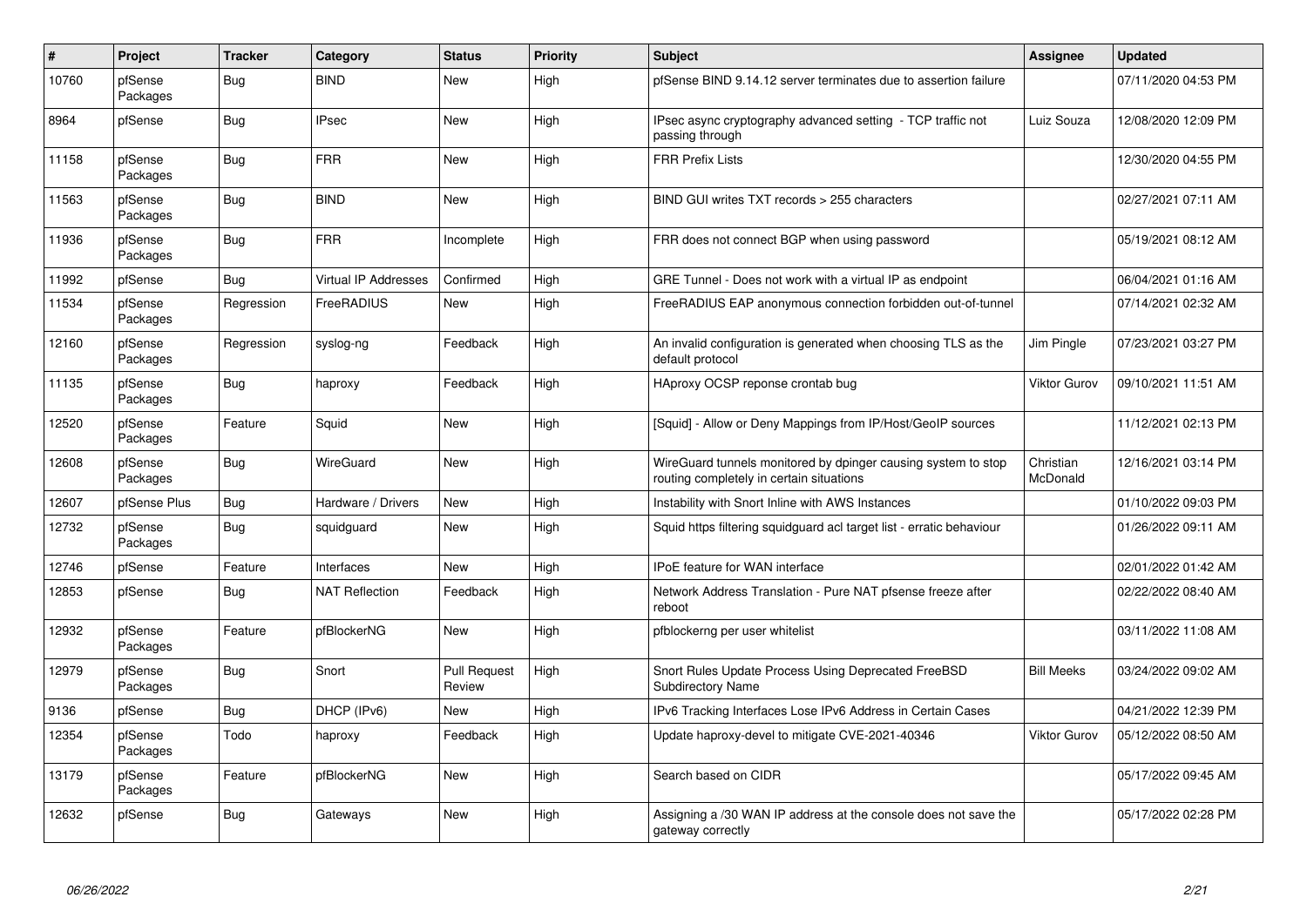| #     | Project             | <b>Tracker</b> | Category                        | <b>Status</b> | <b>Priority</b> | <b>Subject</b>                                                                                          | <b>Assignee</b>       | <b>Updated</b>      |
|-------|---------------------|----------------|---------------------------------|---------------|-----------------|---------------------------------------------------------------------------------------------------------|-----------------------|---------------------|
| 13183 | pfSense Plus        | Regression     | Dashboard                       | Feedback      | High            | ZFS module is loaded on systems without ZFS                                                             | Christian<br>McDonald | 05/23/2022 10:11 AM |
| 13227 | pfSense             | Feature        | <b>IPsec</b>                    | New           | High            | Enable IPSec Virtual IP Pool assignment by Radius for Mobile<br>Users - SIMPLE FIX                      |                       | 05/27/2022 10:15 AM |
| 13180 | pfSense<br>Packages | <b>Bug</b>     | pfBlockerNG                     | <b>New</b>    | High            | High CPU Utilization with pfb_filter <sup>[]</sup> since PfBlockerNG update to<br>devel 3.1.0 4         |                       | 06/14/2022 08:00 AM |
| 5413  | pfSense             | <b>Bug</b>     | <b>DNS Resolver</b>             | Confirmed     | High            | Incorrect Handling of Unbound Resolver [service restarts, cache<br>loss, DNS service interruption]      |                       | 06/19/2022 11:11 PM |
| 11572 | pfSense<br>Packages | <b>Bug</b>     | pfBlockerNG                     | New           | High            | Auto created firewall rules have IPv4 as protocol only - even for<br>IPv6 lists.                        |                       | 06/25/2022 10:59 AM |
| 521   | pfSense             | Feature        | User Manager /<br>Privileges    | New           | Normal          | Group manager Assigned Permissions                                                                      |                       | 04/18/2010 02:59 PM |
| 746   | pfSense             | Feature        | Rules / NAT                     | <b>New</b>    | Normal          | Add interface group to source/dest drop downs                                                           |                       | 07/19/2010 05:10 PM |
| 1367  | pfSense             | Feature        | Backup / Restore                | New           | Normal          | Input validation on partial config restores                                                             |                       | 03/21/2011 01:16 AM |
| 1506  | pfSense             | Feature        | Notifications                   | New           | Normal          | Notifications should spool                                                                              |                       | 05/05/2011 12:58 PM |
| 1521  | pfSense             | Todo           | Routing                         | New           | Normal          | Investigate FreeBSD route metric support for future versions                                            |                       | 05/12/2011 11:28 AM |
| 1935  | pfSense             | Feature        | Rules / NAT                     | New           | Normal          | Allow rule with max-src-conn-* options to make conditional use of<br>"overload <virusprot>"</virusprot> |                       | 10/07/2011 09:31 AM |
| 2099  | pfSense             | Todo           | CARP                            | New           | Normal          | Remove "queue" from CARP traffic                                                                        |                       | 01/19/2012 10:59 AM |
| 2367  | pfSense             | <b>Bug</b>     | Rules / NAT                     | New           | Normal          | display negate rules in firewall_rules.php and evaluate when<br>added                                   |                       | 05/07/2012 06:11 PM |
| 2443  | pfSense             | Feature        | <b>PPP</b> Interfaces           | New           | Normal          | Automatically start 3G usb interfaces upon plugin                                                       |                       | 05/20/2012 05:37 PM |
| 2479  | pfSense             | Feature        | Dashboard                       | New           | Normal          | Allow reordering of the traffic graphs on the dashboard                                                 |                       | 06/08/2012 04:13 PM |
| 2693  | pfSense             | Feature        | Console Menu                    | New           | Normal          | Allow mapping mapping non-physical interfaces via console                                               | Mathieu<br>Simon      | 11/27/2012 03:00 PM |
| 2308  | pfSense             | <b>Bug</b>     | <b>Traffic Shaper</b><br>(ALTQ) | New           | Normal          | HFSC WebUI doesn't check for "Bandwidth" setting                                                        |                       | 12/04/2012 07:12 PM |
| 2410  | pfSense             | Feature        | <b>DNS Forwarder</b>            | New           | Normal          | Support name based aliasing via CNAMEs or some other<br>mechanism.                                      |                       | 12/11/2012 09:56 PM |
| 2965  | pfSense             | Feature        | Rules / NAT                     | New           | Normal          | Mac Firewalling                                                                                         |                       | 04/24/2013 12:02 PM |
| 1434  | pfSense             | Feature        | OpenVPN                         | New           | Normal          | Radius Accounting in OpenVPN                                                                            |                       | 05/04/2013 03:06 PM |
| 3053  | pfSense             | Feature        | Captive Portal                  | New           | Normal          | Automatically add DHCP static addresses to CP passthru-mac                                              |                       | 06/21/2013 11:54 AM |
| 3087  | pfSense             | Feature        | Web Interface                   | New           | Normal          | Setup Wizard does not include IPv6 options for interfaces                                               |                       | 07/10/2013 06:19 PM |
| 3326  | pfSense             | <b>Bug</b>     | PPP Interfaces                  | New           | Normal          | IPv6 only PPPoE connection                                                                              |                       | 11/18/2013 09:37 AM |
| 3404  | pfSense             | Bug            | DHCP (IPv4)                     | New           | Normal          | DHCP Server Fails to Start on Interfaces that are Slow to Come<br>Online During Boot                    |                       | 02/11/2014 05:09 PM |
| 3465  | pfSense             | <b>Bug</b>     | <b>Traffic Shaper</b><br>(ALTQ) | New           | Normal          | Editing Traffic Shaper queues causes status_queues.php error                                            |                       | 02/19/2014 01:53 AM |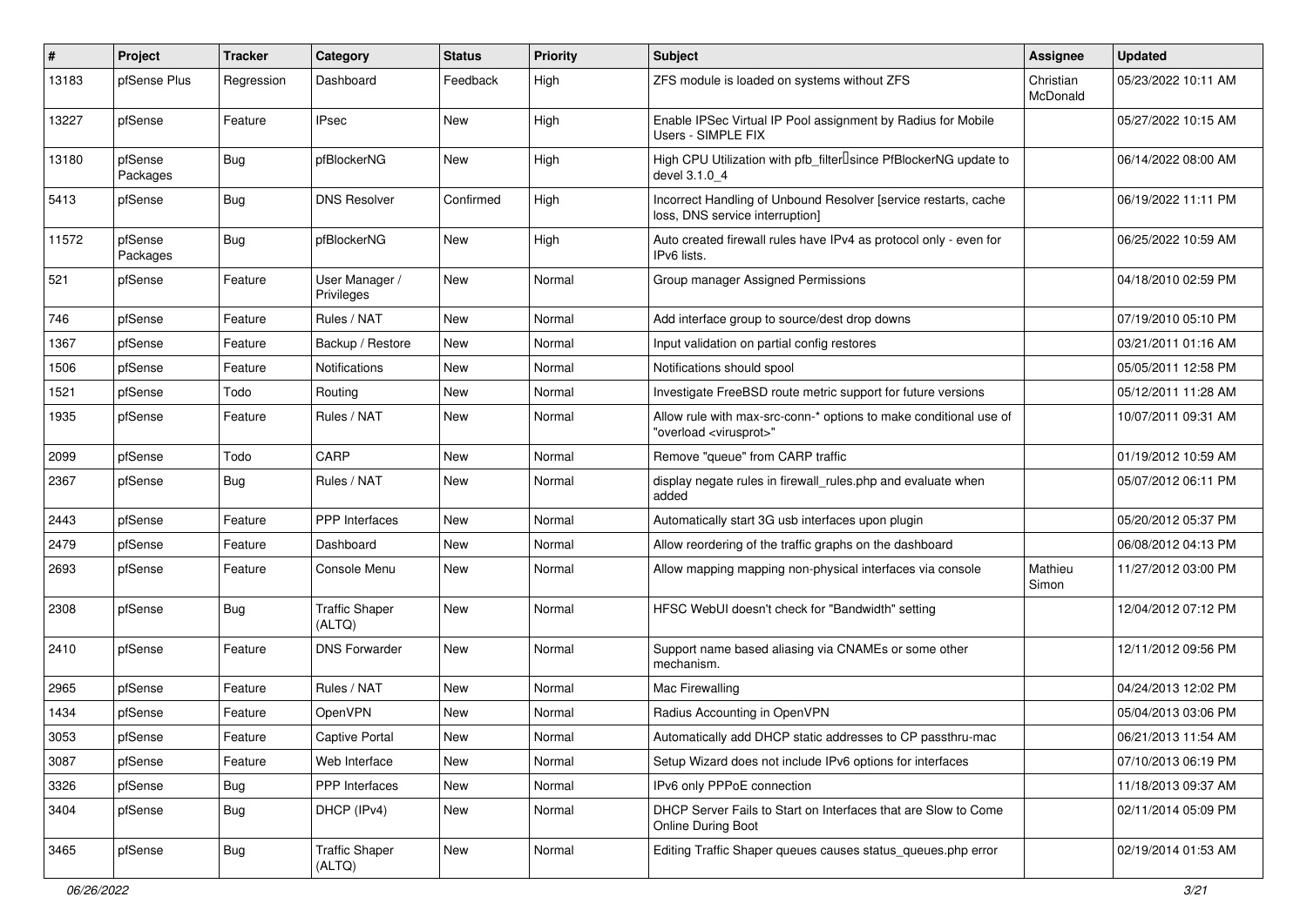| $\sharp$ | Project             | <b>Tracker</b> | Category                            | <b>Status</b> | <b>Priority</b> | <b>Subject</b>                                                                            | <b>Assignee</b> | <b>Updated</b>      |
|----------|---------------------|----------------|-------------------------------------|---------------|-----------------|-------------------------------------------------------------------------------------------|-----------------|---------------------|
| 3623     | pfSense             | Feature        | Package System                      | <b>New</b>    | Normal          | Allow each package to choose if it is restarted on interface events                       |                 | 04/26/2014 01:00 PM |
| 3552     | pfSense             | Feature        | <b>PPP</b> Interfaces               | <b>New</b>    | Normal          | Allow configuring link keep-alive value in PPP                                            |                 | 05/14/2014 10:26 AM |
| 3696     | pfSense             | Feature        | Backup / Restore                    | <b>New</b>    | Normal          | Multiple items backup/restore                                                             |                 | 06/06/2014 02:33 PM |
| 3534     | pfSense             | Feature        | DHCP (IPv4)                         | New           | Normal          | DDNS using arbitrary zone primary                                                         |                 | 07/08/2014 11:40 AM |
| 2335     | pfSense             | <b>Bug</b>     | <b>Operating System</b>             | <b>New</b>    | Normal          | <b>IGMPProxy and CARP Results in System Instability Upon Reboot</b>                       |                 | 07/19/2014 10:25 PM |
| 3793     | pfSense             | Feature        | Rules / NAT                         | <b>New</b>    | Normal          | Enable external authentication support for rules                                          |                 | 08/05/2014 01:09 PM |
| 2117     | pfSense             | Feature        | <b>Operating System</b>             | <b>New</b>    | Normal          | 6RD support for ISPs like Swisscom                                                        |                 | 08/22/2014 10:40 AM |
| 3899     | pfSense             | Feature        | Web Interface                       | <b>New</b>    | Normal          | Add feature to allow reordering of <package> items in config.xml</package>                |                 | 09/27/2014 04:40 PM |
| 1848     | pfSense             | <b>Bug</b>     | <b>Traffic Shaper</b><br>(Limiters) | Confirmed     | Normal          | Limiters after policy routing has taken place do not behave<br>correctly                  |                 | 10/25/2014 09:18 PM |
| 3358     | pfSense             | <b>Bug</b>     | Package System                      | <b>New</b>    | Normal          | new version of <include file=""> is not required during reinstall all</include>           |                 | 12/26/2014 12:13 PM |
| 2593     | pfSense             | Feature        | <b>XMLRPC</b>                       | <b>New</b>    | Normal          | sync NTPD, SNMP config between HA members                                                 |                 | 01/14/2015 09:04 AM |
| 4292     | pfSense             | Feature        | <b>RRD Graphs</b>                   | <b>New</b>    | Normal          | Show 95th Percentile for IPv6 Traffic in RRD Graphs                                       |                 | 01/25/2015 02:24 PM |
| 4467     | pfSense             | Bug            | <b>Traffic Shaper</b><br>(ALTQ)     | New           | Normal          | Traffic Graphs shows wrong throughput when traffic shaping<br>enabled                     |                 | 02/23/2015 05:31 PM |
| 4506     | pfSense<br>Packages | Feature        | FreeRADIUS                          | New           | Normal          | FreeRADIUS groups/hunt groups                                                             |                 | 03/10/2015 08:51 PM |
| 228      | pfSense             | Feature        | Multi-WAN                           | New           | Normal          | Multi-WAN support with same gateway on multiple WANs                                      |                 | 04/11/2015 01:10 AM |
| 4646     | pfSense             | Feature        | Dashboard                           | <b>New</b>    | Normal          | Recover valuable vertical screen real estate in dashboard                                 |                 | 04/20/2015 07:46 PM |
| 4680     | pfSense             | <b>Bug</b>     | <b>DHCP Relay</b>                   | New           | Normal          | DHCP relay does not work with DHCP server on other end of<br>OpenVPN tunnel               |                 | 05/05/2015 06:55 PM |
| 4798     | pfSense             | Feature        | <b>DNS Resolver</b>                 | <b>New</b>    | Normal          | Make host and domain overrides available to both DNS Resolver<br>and DNS Forwarder        |                 | 06/29/2015 02:14 AM |
| 4989     | pfSense             | Feature        | <b>IPsec</b>                        | <b>New</b>    | Normal          | Allow all valid strongswan remote gateway options in gui                                  |                 | 08/20/2015 02:57 PM |
| 5075     | pfSense             | <b>Bug</b>     | Rules / NAT                         | Confirmed     | Normal          | pf errors that don't return a line number on first line don't file notice                 |                 | 09/01/2015 06:42 PM |
| 4628     | pfSense             | Feature        | Web Interface                       | New           | Normal          | Add GUI to manage loader tunables (e.g. loader.conf.local)                                |                 | 09/16/2015 04:28 PM |
| 1186     | pfSense             | Bug            | <b>RRD Graphs</b>                   | Confirmed     | Normal          | When in pure routing mode the rrd graphs are blank                                        |                 | 09/16/2015 04:31 PM |
| 5360     | pfSense             | Feature        | UPnP/NAT-PMP                        | New           | Normal          | Add possibility to configure independent "UPnP & NAT-PMP"<br>instances                    |                 | 10/31/2015 04:25 AM |
| 5174     | pfSense<br>Packages | Feature        | <b>NRPE</b>                         | New           | Normal          | nrpe: check sensors doesnt work, missing Imsensors                                        |                 | 11/15/2015 12:49 AM |
| 4406     | pfSense             | <b>Bug</b>     | <b>Operating System</b>             | Confirmed     | Normal          | ALTQ problems with wireless cloned interfaces                                             | Luiz Souza      | 11/19/2015 12:06 AM |
| 5525     | pfSense             | Feature        | OpenVPN                             | New           | Normal          | Add static routes for OpenVPN client remote peer addresses when<br>using non-default WANs |                 | 11/25/2015 08:44 AM |
| 3115     | pfSense             | Feature        | Multi-WAN                           | New           | Normal          | Traffic shaping for multi WAN                                                             |                 | 12/07/2015 02:20 PM |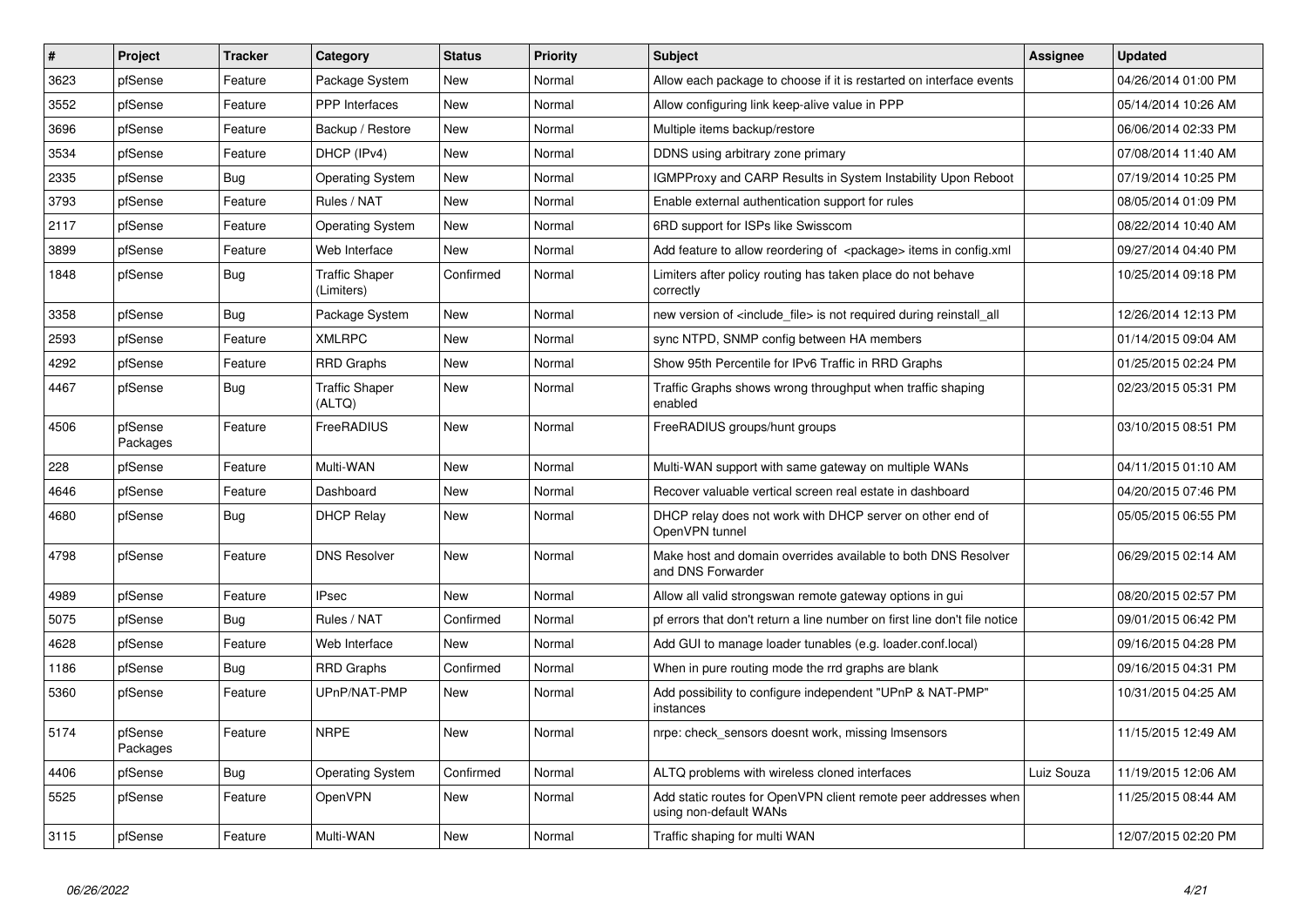| $\sharp$ | Project             | <b>Tracker</b> | Category                        | <b>Status</b> | Priority | Subject                                                                                       | <b>Assignee</b> | <b>Updated</b>      |
|----------|---------------------|----------------|---------------------------------|---------------|----------|-----------------------------------------------------------------------------------------------|-----------------|---------------------|
| 5751     | pfSense<br>Packages | <b>Bug</b>     | squidguard                      | New           | Normal   | SquidGuard target categories not saved when long "Domain List"<br>is provided                 |                 | 01/10/2016 08:55 AM |
| 4501     | pfSense             | Feature        | Notifications                   | New           | Normal   | Allow email report to send multiple destination                                               |                 | 02/06/2016 04:07 AM |
| 3706     | pfSense             | <b>Bug</b>     | User Manager /<br>Privileges    | New           | Normal   | Permission order affects default page on limited accounts, but<br>can't reorder               |                 | 02/06/2016 04:10 AM |
| 2276     | pfSense             | Feature        | Certificates                    | <b>New</b>    | Normal   | Remote CRL fetch support                                                                      |                 | 02/06/2016 04:14 AM |
| 1574     | pfSense             | Feature        | User Manager /<br>Privileges    | New           | Normal   | Password quality enforcment.                                                                  |                 | 02/06/2016 04:15 AM |
| 5445     | pfSense             | Todo           | Web Interface                   | New           | Normal   | Improve banner for "background activity"                                                      |                 | 02/06/2016 04:43 AM |
| 32       | pfSense             | Todo           | User Manager /<br>Privileges    | New           | Normal   | PPPoE Server users integration with user manager                                              |                 | 02/06/2016 04:53 AM |
| 33       | pfSense             | Todo           | User Manager /<br>Privileges    | New           | Normal   | L2TP users integration with user manager                                                      |                 | 02/06/2016 04:53 AM |
| 371      | pfSense             | Feature        | Rules / NAT                     | New           | Normal   | Allow moving of bogon and RFC 1918 rules                                                      |                 | 02/06/2016 04:53 AM |
| 96       | pfSense             | Feature        | Rules / NAT                     | New           | Normal   | Add "All local networks" to source and destination drop down<br>boxen in firewall rules       |                 | 02/06/2016 04:53 AM |
| 986      | pfSense             | Feature        | Web Interface                   | <b>New</b>    | Normal   | Dynamic states view                                                                           |                 | 02/06/2016 04:58 AM |
| 1307     | pfSense             | Feature        | Web Interface                   | New           | Normal   | Request: Option To Resolve Addresses in State Table Summary                                   |                 | 02/06/2016 04:58 AM |
| 2138     | pfSense             | Bug            | <b>RRD Graphs</b>               | New           | Normal   | RRD Wireless graph broken in BSS mode                                                         |                 | 02/06/2016 04:59 AM |
| 2025     | pfSense             | Feature        | <b>Captive Portal</b>           | New           | Normal   | Captive Portal: Easy accessible Logout page instead of Logout<br>pop-up window                |                 | 02/06/2016 04:59 AM |
| 2315     | pfSense             | Feature        | <b>Traffic Shaper</b><br>(ALTQ) | New           | Normal   | Traffic Shaper - Adaptive Bandwidth Management                                                |                 | 02/06/2016 05:07 AM |
| 5950     | pfSense             | Feature        | DHCP (IPv6)                     | New           | Normal   | DHCPv6 Server support for PD of PD-obtained networks                                          |                 | 03/04/2016 03:04 AM |
| 5474     | pfSense             | Feature        | Interfaces                      | New           | Normal   | Add 802.1x configuration to wired interfaces.                                                 |                 | 03/16/2016 04:32 PM |
| 1675     | pfSense             | <b>Bug</b>     | <b>Captive Portal</b>           | New           | Normal   | Captive portal logout problems with pop-up blockers.                                          | Jared Dillard   | 03/28/2016 01:37 PM |
| 3862     | pfSense             | Feature        | <b>IGMP Proxy</b>               | New           | Normal   | Allow configuration of IGMP proxy's 'quickleave' parameter from<br>the web interface          |                 | 04/05/2016 03:24 AM |
| 6213     | pfSense             | Feature        | <b>IPsec</b>                    | <b>New</b>    | Normal   | IPSEC: IPV4/IPV6 dual-interface-stack support for Mobile IKE                                  |                 | 04/20/2016 07:48 AM |
| 6215     | pfSense             | Feature        | Web Interface                   | New           | Normal   | Create consistent UI for admin access security                                                |                 | 04/20/2016 03:05 PM |
| 6220     | pfSense             | <b>Bug</b>     | <b>Operating System</b>         | Confirmed     | Normal   | state mismatch with host-initiated traffic matching binat to IP not<br>locally assigned       | Luiz Souza      | 06/08/2016 09:23 AM |
| 6471     | pfSense<br>Packages | <b>Bug</b>     | squidguard                      | New           | Normal   | pfsense 2.3.1 squidguard -> common ACL -> Target Rules List<br>missing                        |                 | 06/08/2016 06:22 PM |
| 6493     | pfSense             | <b>Bug</b>     | Web Interface                   | Confirmed     | Normal   | Dynamic DNS clients slow page load                                                            |                 | 06/17/2016 03:43 AM |
| 6500     | pfSense             | Feature        | Package System                  | New           | Normal   | Should be a way to determine which packages are available<br>without having to update/install |                 | 06/17/2016 05:34 PM |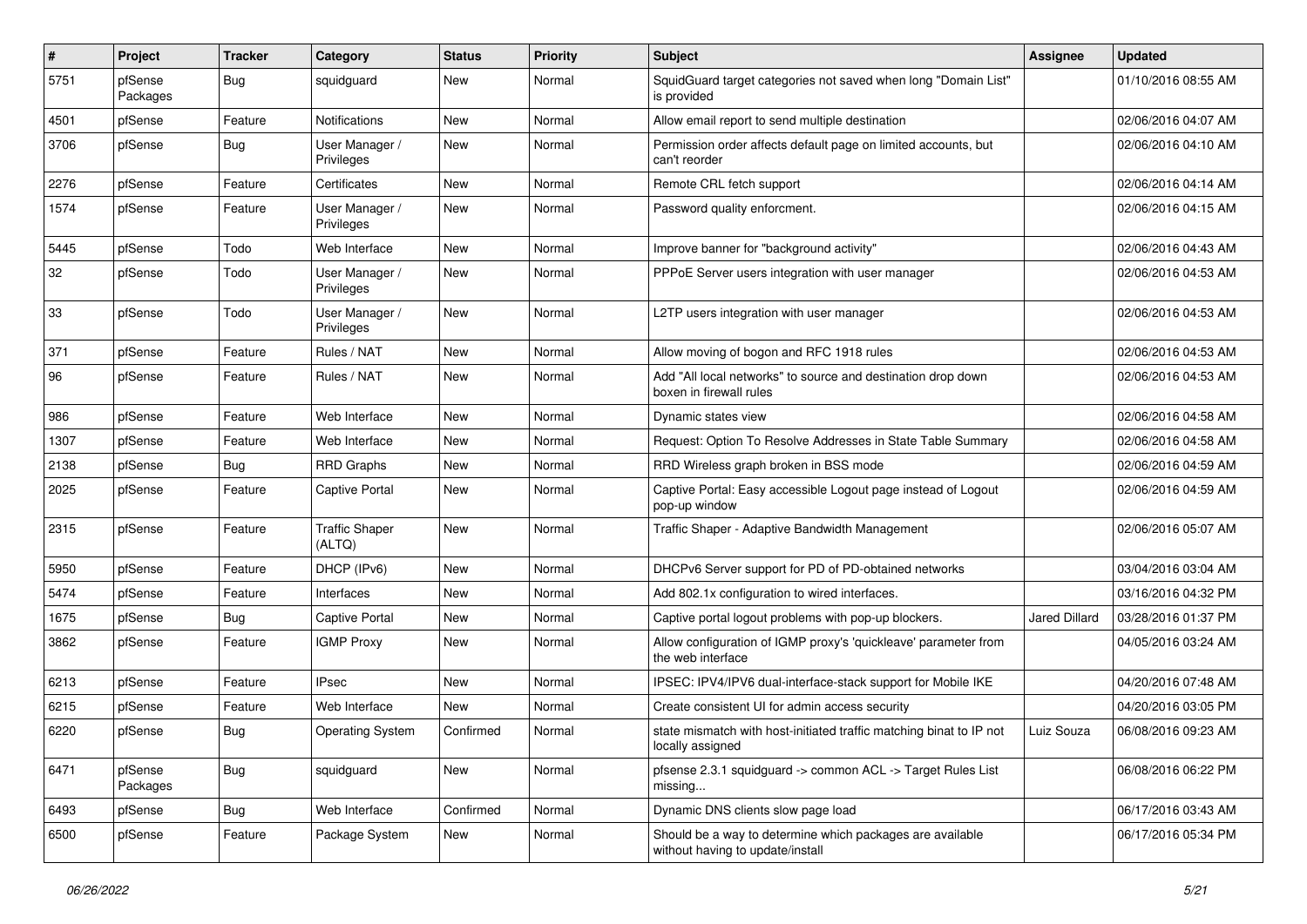| $\pmb{\#}$ | Project             | <b>Tracker</b> | Category                            | <b>Status</b> | <b>Priority</b> | <b>Subject</b>                                                                           | Assignee        | <b>Updated</b>      |
|------------|---------------------|----------------|-------------------------------------|---------------|-----------------|------------------------------------------------------------------------------------------|-----------------|---------------------|
| 6517       | pfSense             | Bug            | <b>IPsec</b>                        | Confirmed     | Normal          | Adding mobile IPsec phase 2 entries requires restart of<br>strongswan                    |                 | 06/21/2016 11:04 PM |
| 6521       | pfSense<br>Packages | <b>Bug</b>     | squidguard                          | New           | Normal          | pfsense 2.3.1 squidguard -> Groups ACL -> Target Rules List<br>missing                   |                 | 06/25/2016 10:49 PM |
| 6580       | pfSense             | Bug            | Operating System                    | Confirmed     | Normal          | Bridge with down member interface sends ICMP unreachables<br>where it shouldn't          |                 | 07/05/2016 05:40 PM |
| 4428       | pfSense             | <b>Bug</b>     | Interfaces                          | Confirmed     | Normal          | Setting media option on em(4) leads to infinite link cycling                             |                 | 07/06/2016 12:45 AM |
| 5887       | pfSense             | <b>Bug</b>     | Interfaces                          | Confirmed     | Normal          | hardware_offloading_applyflags sets/unsets most values when<br>already set correctly     |                 | 07/06/2016 03:31 PM |
| 4010       | pfSense             | Feature        | OpenVPN                             | New           | Normal          | OpenVPN always loads engines available on openssl                                        |                 | 07/08/2016 10:29 PM |
| 5791       | pfSense             | <b>Bug</b>     | Rules / NAT                         | Confirmed     | Normal          | tftp-proxy functionality is easilly broken by unrelated rules                            |                 | 07/10/2016 12:24 AM |
| 6605       | pfSense             | <b>Bug</b>     | Interfaces                          | Confirmed     | Normal          | rc.linkup logic issues with actions taken                                                |                 | 07/12/2016 07:46 PM |
| 3382       | pfSense             | <b>Bug</b>     | <b>IGMP Proxy</b>                   | New           | Normal          | IGMPPROXY fails with more than 32 interfaces                                             |                 | 07/12/2016 11:01 PM |
| 6614       | pfSense             | <b>Bug</b>     | Web Interface                       | Confirmed     | Normal          | Dashboard high CPU usage                                                                 |                 | 07/14/2016 03:04 PM |
| 6569       | pfSense             | Feature        | <b>NTPD</b>                         | New           | Normal          | Support Rockwell ZODIAC binary protocol (Jupiter receiver) for<br>high precision         | Jim Pingle      | 07/18/2016 11:45 AM |
| 6627       | pfSense             | <b>Bug</b>     | Rules / NAT                         | New           | Normal          | floating tab match rules ignore quick action so should be removed                        |                 | 07/18/2016 02:15 PM |
| 5367       | pfSense             | Bug            | Web Interface                       | New           | Normal          | Safari repeatedly tries to reload dashboard                                              | Jared Dillard   | 08/22/2016 11:08 AM |
| 5616       | pfSense             | Feature        | <b>Wireless</b>                     | New           | Normal          | <b>Incorrect Wireless Channel</b>                                                        | Jim<br>Thompson | 10/09/2016 03:33 PM |
| 2573       | pfSense             | Feature        | <b>Captive Portal</b>               | New           | Normal          | Captive Portal support of RADIUS POD (Packet of Disconnect)                              |                 | 10/17/2016 03:14 AM |
| 3824       | pfSense             | Bug            | <b>Traffic Shaper</b><br>(Limiters) | Confirmed     | Normal          | Limiters on bridge break traffic outside locally-configured IP<br>subnets                | Luiz Souza      | 11/03/2016 07:16 PM |
| 6803       | pfSense             | <b>Bug</b>     | Web Interface                       | <b>New</b>    | Normal          | CSRF timeout occurs when it (probably) shouldn't                                         |                 | 11/03/2016 09:43 PM |
| 1813       | pfSense             | Bug            | Rules / NAT                         | Confirmed     | Normal          | Static routes on WAN interfaces overridden by route-to for<br>firewall-initiated traffic |                 | 11/09/2016 02:06 PM |
| 6917       | pfSense             | Feature        | Upgrade                             | New           | Normal          | Add ability to choose from what IP/IFACE you search for updates                          |                 | 11/11/2016 09:51 AM |
| 6956       | pfSense             | Feature        | <b>Captive Portal</b>               | New           | Normal          | Allow more control over concurrent logins                                                |                 | 11/23/2016 12:01 PM |
| 3962       | pfSense<br>Packages | <b>Bug</b>     | ladvd                               | Confirmed     | Normal          | LADVD interface handling issues with lagg and bridge                                     |                 | 12/05/2016 01:59 PM |
| 6083       | pfSense<br>Packages | <b>Bug</b>     | Squid                               | New           | Normal          | Suqid Realtime Monitor / Squid Cache Table not diplaying<br>correctly                    |                 | 12/06/2016 07:25 AM |
| 7040       | pfSense             | <b>Bug</b>     | Interfaces                          | New           | Normal          | Issue when disabling an interface                                                        |                 | 12/26/2016 02:56 AM |
| 7000       | pfSense<br>Packages | Feature        | ntop                                | New           | Normal          | ntopng historical data needs to be reworked                                              |                 | 01/14/2017 09:20 AM |
| 4474       | pfSense             | Bug            | Package System                      | Confirmed     | Normal          | IP address change triggers reload of all packages                                        |                 | 02/13/2017 07:21 AM |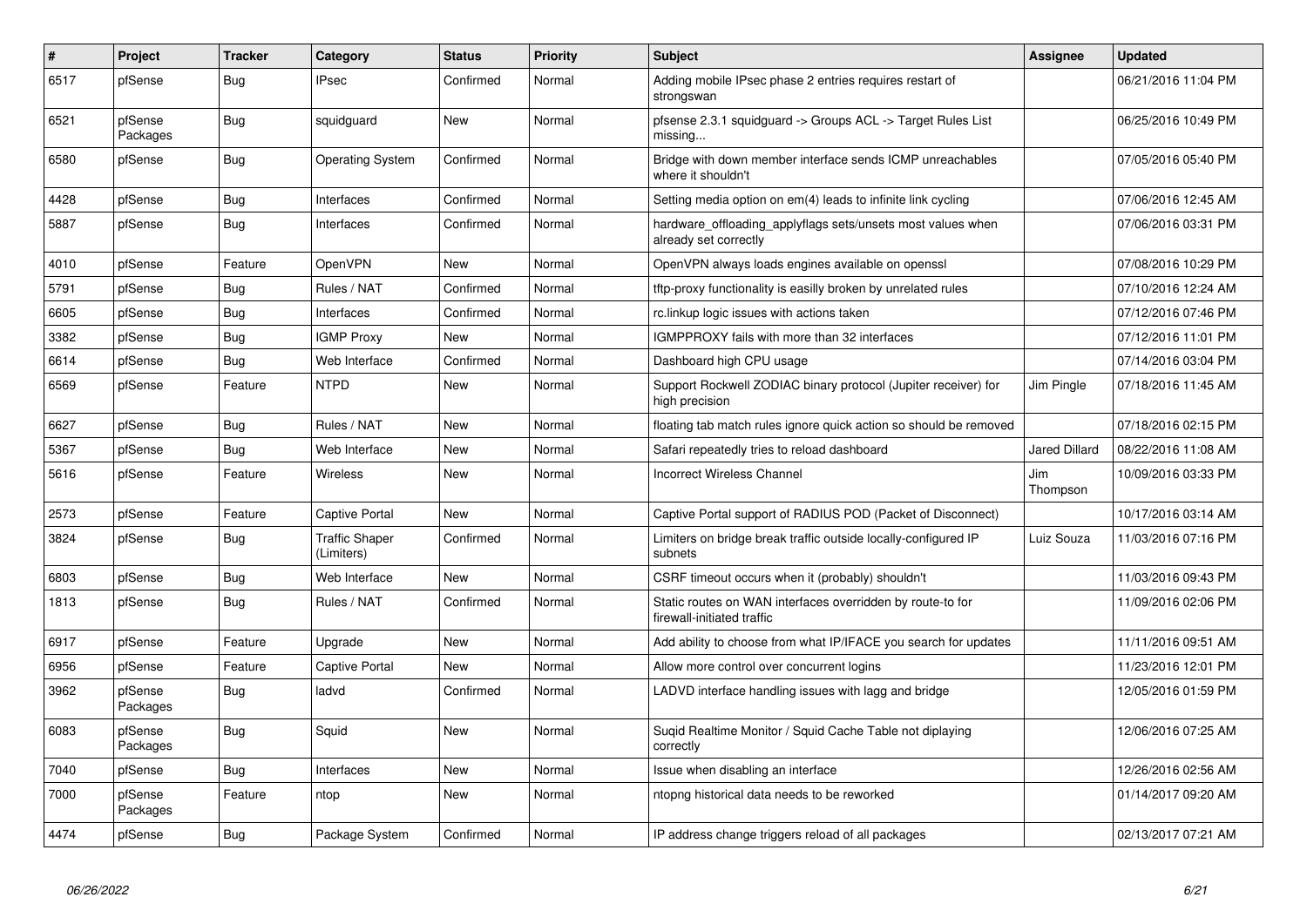| $\sharp$ | Project             | <b>Tracker</b> | Category                        | <b>Status</b> | <b>Priority</b> | Subject                                                                                                               | <b>Assignee</b> | <b>Updated</b>      |
|----------|---------------------|----------------|---------------------------------|---------------|-----------------|-----------------------------------------------------------------------------------------------------------------------|-----------------|---------------------|
| 5813     | pfSense             | Feature        | <b>Traffic Shaper</b><br>(ALTQ) | New           | Normal          | Replacement of layer7 filter                                                                                          |                 | 02/18/2017 05:08 PM |
| 5850     | pfSense             | Feature        | User Manager /<br>Privileges    | New           | Normal          | Limit "WebCfg - System: User Manager page" privilege to<br>non-admins and non-admin groups                            |                 | 02/19/2017 10:04 AM |
| 7238     | pfSense             | Bug            | Web Interface                   | New           | Normal          | Menu layout broken when using "Hostname in Menu" with long<br>hostnames                                               |                 | 02/21/2017 07:01 AM |
| 7292     | pfSense             | Feature        | Dynamic DNS                     | New           | Normal          | DynamicDNS configuration does not sync to HA secondary                                                                |                 | 02/21/2017 04:56 PM |
| 4061     | pfSense             | <b>Bug</b>     | DHCP (IPv4)                     | Confirmed     | Normal          | dhcpd doesn't send client-hostname to peer, breaking DHCP lease<br>registrations w/HA                                 |                 | 02/24/2017 08:58 PM |
| 5306     | pfSense             | <b>Bug</b>     | Package System                  | New           | Normal          | textarea fields should have linebreaks sanitized automatically on<br>save                                             |                 | 03/03/2017 04:15 AM |
| 3697     | pfSense             | Feature        | Backup / Restore                | New           | Normal          | New backup/restore area: Certificates                                                                                 |                 | 03/11/2017 11:30 AM |
| 7367     | pfSense<br>Packages | Feature        | Squid                           | New           | Normal          | <b>Wizard for Squid</b>                                                                                               |                 | 03/14/2017 01:59 PM |
| 7403     | pfSense<br>Packages | <b>Bug</b>     | FreeRADIUS                      | New           | Normal          | Captive Portal + freeradius2 + MySQL problems with German<br>Umlaut                                                   |                 | 03/17/2017 09:12 AM |
| 7402     | pfSense             | <b>Bug</b>     | Web Interface                   | New           | Normal          | Inconsistent use of htmlentities validation checks                                                                    |                 | 03/21/2017 08:58 AM |
| 7453     | pfSense<br>Packages | <b>Bug</b>     | <b>ACME</b>                     | New           | Normal          | DNS-ovh need to save or display consumer key                                                                          |                 | 04/06/2017 10:54 AM |
| 7476     | pfSense             | <b>Bug</b>     | Logging                         | New           | Normal          | Dirty buffer used to build log messages?                                                                              |                 | 04/17/2017 09:51 PM |
| 2676     | pfSense             | Feature        | Rules / NAT                     | <b>New</b>    | Normal          | Reply-to option in firewall rule                                                                                      |                 | 05/05/2017 03:15 PM |
| 7551     | pfSense             | <b>Bug</b>     | Rules / NAT                     | New           | Normal          | Dynamic IPsec endpoints not added to rule set after WAN<br>down/up                                                    |                 | 05/16/2017 02:26 PM |
| 7589     | pfSense             | <b>Bug</b>     | Diagnostics                     | New           | Normal          | diag edit.php old print info box                                                                                      |                 | 05/20/2017 05:02 PM |
| 7590     | pfSense             | <b>Bug</b>     | Diagnostics                     | New           | Normal          | diag edit do not save when nothing to sae (in directory browse<br>view)                                               |                 | 05/20/2017 05:04 PM |
| 6038     | pfSense             | Feature        | Interfaces                      | New           | Normal          | Add ability to configure which interface is chosen for defining<br>hostname IP in /etc/hosts                          |                 | 07/07/2017 09:56 AM |
| 7734     | pfSense             | <b>Bug</b>     | DHCP (IPv6)                     | <b>New</b>    | Normal          | Using opton ia pd0 does not renew prefix and prefix get dropped                                                       |                 | 07/31/2017 03:46 AM |
| 7747     | pfSense             | Feature        | Console Menu                    | New           | Normal          | Minor UI Tweak: Make hitting enter on the console (esp via SSH)<br>should not log you out, but simply redraw the menu |                 | 08/01/2017 04:03 PM |
| 7773     | pfSense             | Feature        | IPsec                           | New           | Normal          | IPSec using IKEv2 with split DNS not using provided domain<br>names                                                   |                 | 08/15/2017 05:25 PM |
| 2963     | pfSense             | Feature        | Captive Portal                  | New           | Normal          | Captive Portal MAC authentication request                                                                             |                 | 08/22/2017 09:09 PM |
| 7691     | pfSense<br>Packages | Feature        | Squid                           | New           | Normal          | Allow for custom icap services for squid                                                                              |                 | 08/24/2017 03:16 AM |
| 7821     | pfSense             | <b>Bug</b>     | DHCP (IPv6)                     | New           | Normal          | GIF does not support broadcast                                                                                        |                 | 08/29/2017 10:50 AM |
| 7085     | pfSense             | Feature        | Rules / NAT                     | New           | Normal          | <b>Edit Firewall Rules Seperator</b>                                                                                  |                 | 09/10/2017 09:15 AM |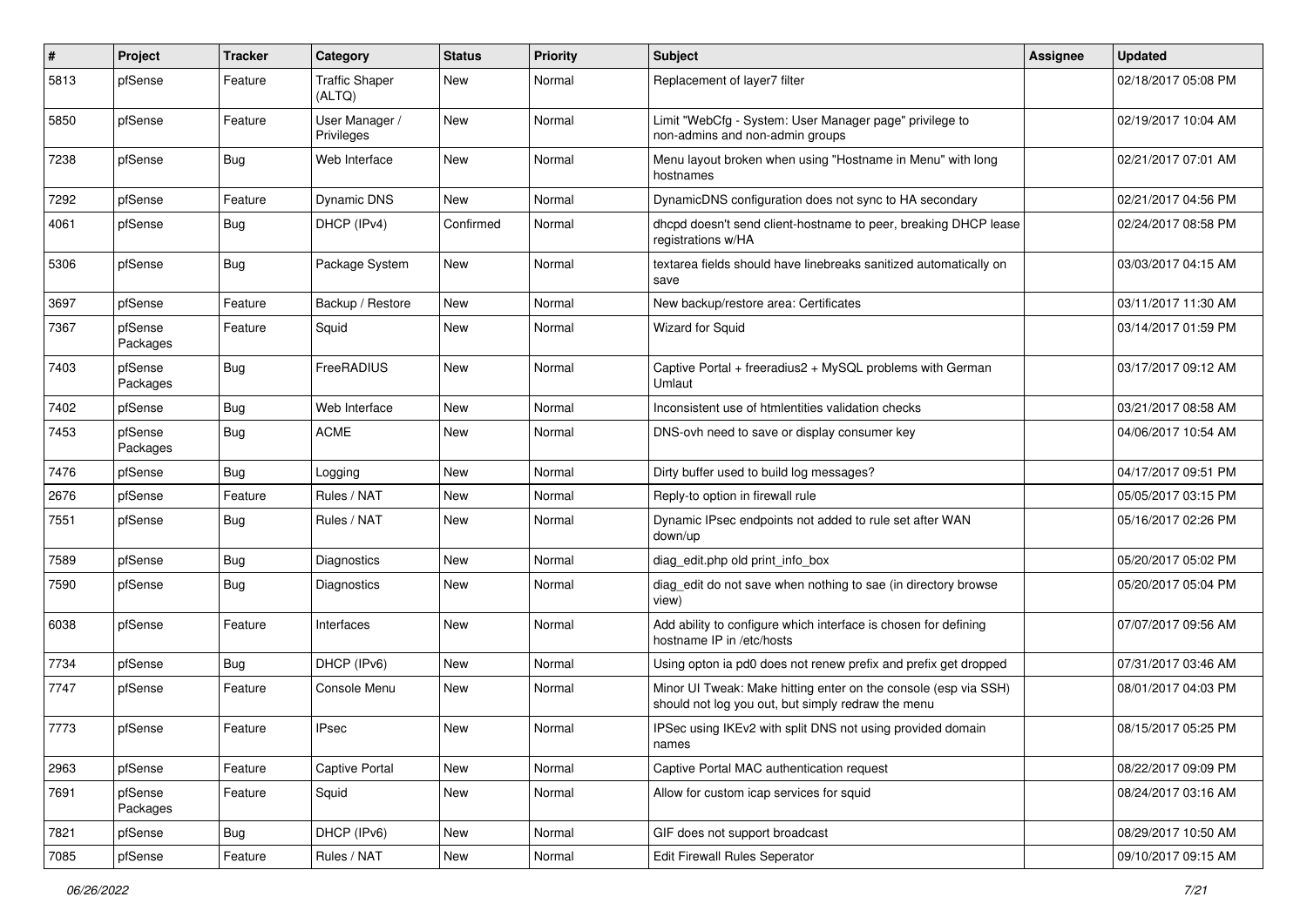| $\sharp$ | Project             | <b>Tracker</b> | Category                            | <b>Status</b> | Priority | <b>Subject</b>                                                                                                                    | <b>Assignee</b> | <b>Updated</b>      |
|----------|---------------------|----------------|-------------------------------------|---------------|----------|-----------------------------------------------------------------------------------------------------------------------------------|-----------------|---------------------|
| 7852     | pfSense             | Feature        | <b>DNS Resolver</b>                 | New           | Normal   | Add views support to Unbound GUI                                                                                                  |                 | 09/11/2017 12:26 PM |
| 7863     | pfSense             | <b>Bug</b>     | User Manager /<br>Privileges        | New           | Normal   | The "WebCfg - All pages" permission inclueds the "User - System:<br>Shell account access" even though that is not a WebCofg page. |                 | 09/16/2017 05:13 AM |
| 4796     | pfSense             | Feature        | Routing                             | New           | Normal   | Support Multiple FIBs in pfSense                                                                                                  | Luiz Souza      | 09/22/2017 12:12 AM |
| 7888     | pfSense             | Feature        | Package System                      | <b>New</b>    | Normal   | Add a button in package manager GUI to upgrade all packages                                                                       |                 | 09/28/2017 05:50 AM |
| 7899     | pfSense             | Bug            | <b>Traffic Shaper</b><br>(ALTQ)     | <b>New</b>    | Normal   | a floating 'match' rule on LAN does not put traffic from a broswer<br>on a clientpc into a shaper queue                           |                 | 09/28/2017 09:16 AM |
| 7922     | pfSense             | Feature        | Rules / NAT                         | <b>New</b>    | Normal   | Add the option to select the ISP IPv6 Delegated Prefix as a<br>destination in firewall rules                                      |                 | 10/10/2017 06:36 PM |
| 7956     | pfSense             | Feature        | Web Interface                       | <b>New</b>    | Normal   | Favicon able to match GUI colour setting?                                                                                         |                 | 10/17/2017 06:36 AM |
| 7957     | pfSense             | Feature        | Web Interface                       | <b>New</b>    | Normal   | GUI theme - separate "colour" from "compact/normal" in theme<br>dropdown                                                          |                 | 10/17/2017 06:58 AM |
| 7954     | pfSense<br>Packages | <b>Bug</b>     | Squid                               | Confirmed     | Normal   | Package upgrade/reinstall gets stuck on deinstall if the<br>package-provided service is not running                               |                 | 10/18/2017 12:04 PM |
| 7971     | pfSense             | Feature        | Captive Portal                      | New           | Normal   | Allow import, export and synchronization of MACs under Captive<br>Portal service                                                  |                 | 10/19/2017 04:56 AM |
| 7988     | pfSense             | Feature        | Web Interface                       | <b>New</b>    | Normal   | Compact Theme based on Compact-RED with the default theme<br>colors.                                                              |                 | 10/23/2017 05:34 AM |
| 8004     | pfSense             | <b>Bug</b>     | <b>NAT Reflection</b>               | <b>New</b>    | Normal   | Error notice for a deleted NAT that had a RULE or an existing NAT<br>which is claimed to have no NAT port                         |                 | 10/24/2017 06:39 PM |
| 8066     | pfSense             | <b>Bug</b>     | Routing                             | <b>New</b>    | Normal   | Static routes not applied when they go out a interface using carp                                                                 |                 | 11/08/2017 02:04 AM |
| 8072     | pfSense             | <b>Bug</b>     | <b>Traffic Shaper</b><br>(Limiters) | New           | Normal   | Limiter / Queue mask issues?                                                                                                      | Ivor Kreso      | 11/08/2017 07:56 PM |
| 8073     | pfSense             | <b>Bug</b>     | <b>IPsec</b>                        | <b>New</b>    | Normal   | Traffic inexplicably not going through IPSEC despite (in theory)<br>matching SPs                                                  |                 | 11/09/2017 02:51 AM |
| 8078     | pfSense             | Feature        | <b>PPP</b> Interfaces               | New           | Normal   | PPPoE Reconnect Wait Time                                                                                                         |                 | 11/09/2017 05:13 PM |
| 8121     | pfSense<br>Packages | Feature        | haproxy                             | <b>New</b>    | Normal   | haproxy, allow to generate backends even they don't seem to be<br>used                                                            |                 | 11/23/2017 04:04 AM |
| 3185     | pfSense             | Feature        | DHCP (IPv6)                         | <b>New</b>    | Normal   | Accommodate a DHCPv6 failover-like mechanism                                                                                      |                 | 11/24/2017 10:44 AM |
| 8130     | pfSense             | <b>Bug</b>     | <b>Traffic Graphs</b>               | <b>New</b>    | Normal   | Status - Monitoring - Area chart displays traffic data differently<br>than Line or Bar charts                                     |                 | 11/26/2017 01:40 PM |
| 8176     | pfSense             | <b>Bug</b>     | Package System                      | New           | Normal   | /schema/packages.dtd -- referenced in *xml, but missing?                                                                          |                 | 12/09/2017 06:52 PM |
| 8178     | pfSense             | Feature        | Package System                      | New           | Normal   | Allow setting attributes for form elements in package XML                                                                         |                 | 12/09/2017 07:48 PM |
| 8199     | pfSense<br>Packages | Feature        | <b>BIND</b>                         | New           | Normal   | Support reordering and/or sort alphabetically across BIND<br>package                                                              |                 | 12/12/2017 02:05 AM |
| 8168     | pfSense             | Feature        | <b>IPsec</b>                        | New           | Normal   | strongswan dhcp option                                                                                                            |                 | 12/19/2017 04:14 AM |
| 8213     | pfSense<br>Packages | <b>Bug</b>     | haproxy                             | New           | Normal   | acl src file not populated from alias                                                                                             |                 | 12/21/2017 02:02 PM |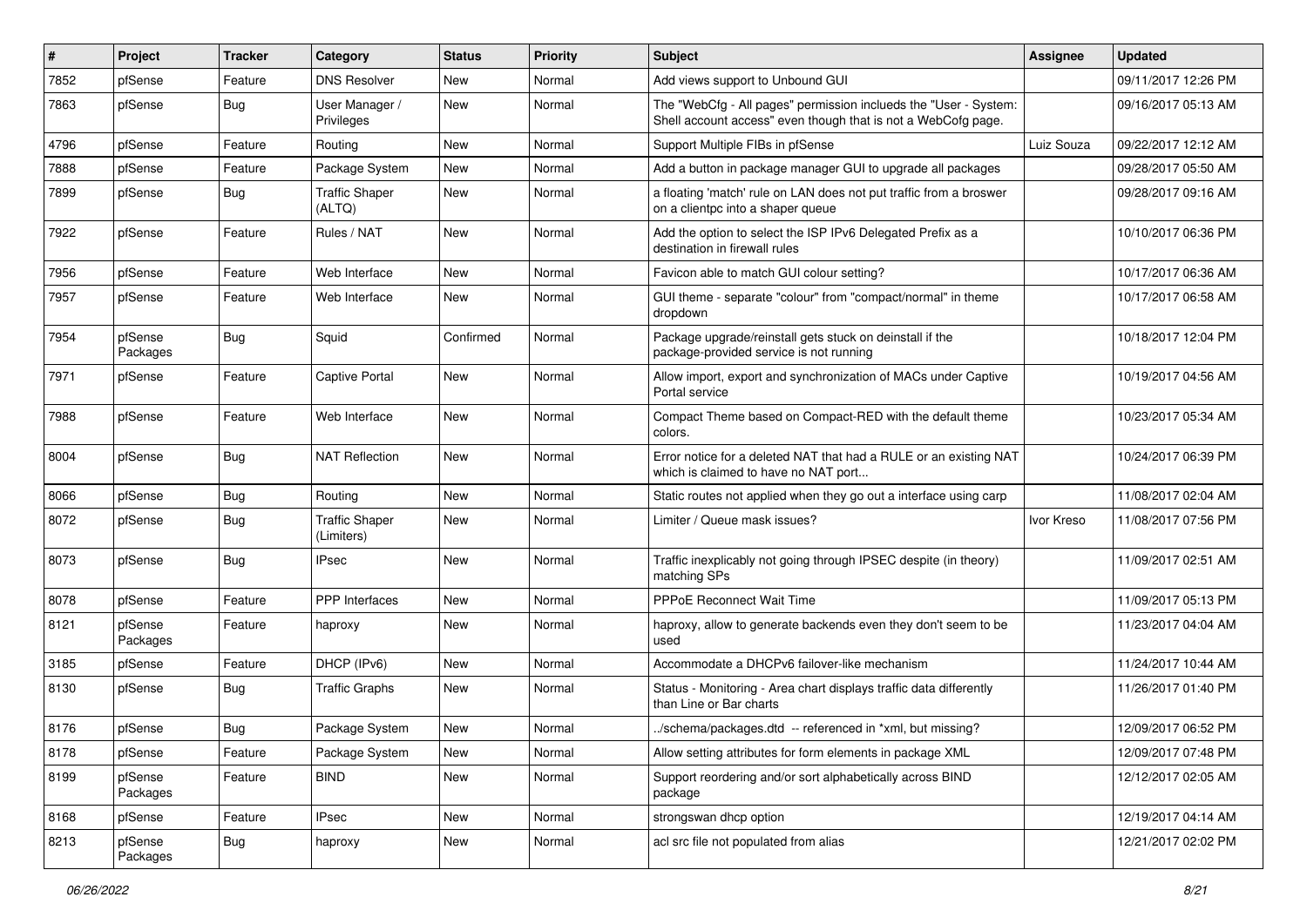| #    | Project             | <b>Tracker</b> | Category                                        | <b>Status</b> | Priority | <b>Subject</b>                                                                                                          | <b>Assignee</b>      | <b>Updated</b>      |
|------|---------------------|----------------|-------------------------------------------------|---------------|----------|-------------------------------------------------------------------------------------------------------------------------|----------------------|---------------------|
| 7281 | pfSense             | Feature        | OpenVPN                                         | New           | Normal   | OpenVPN: Add support for IPv6 dynamic prefix selection                                                                  |                      | 12/21/2017 08:56 PM |
| 8236 | pfSense             | Feature        | <b>DNS Resolver</b>                             | New           | Normal   | Ability to configure "forward-first" and "forward-host" options for<br>more robust domain overrides in DNS Resolver     |                      | 12/26/2017 01:26 AM |
| 4899 | pfSense             | Feature        | DHCP (IPv4)                                     | <b>New</b>    | Normal   | Additional BOOTP/DHCP Options should allow a force option                                                               |                      | 01/02/2018 02:24 PM |
| 7462 | pfSense<br>Packages | Bug            | haproxy                                         | New           | Normal   | HAproxy not rebinding properly after WAN DHCP IP change                                                                 |                      | 01/11/2018 09:15 AM |
| 8262 | pfSense             | Feature        | <b>IPv6 Router</b><br>Advertisements<br>(RADVD) | <b>New</b>    | Normal   | Make each prefix flags configurable separately.                                                                         |                      | 01/16/2018 12:35 PM |
| 8180 | pfSense<br>Packages | <b>Bug</b>     | syslog-ng                                       | New           | Normal   | syslog-ng default log file                                                                                              |                      | 01/16/2018 12:53 PM |
| 8285 | pfSense             | <b>Bug</b>     | Web Interface                                   | New           | Normal   | Actions on stale data may result in catastrophic results                                                                |                      | 01/16/2018 08:08 PM |
| 8229 | pfSense<br>Packages | <b>Bug</b>     | syslog-ng                                       | New           | Normal   | syslog-ng stops parsing logs after logrotate run                                                                        |                      | 01/26/2018 12:00 PM |
| 7216 | pfSense             | Feature        | Web Interface                                   | New           | Normal   | Allow user to choose date display format                                                                                | <b>Phillip Davis</b> | 02/02/2018 04:20 PM |
| 8295 | pfSense<br>Packages | <b>Bug</b>     | syslog-ng                                       | New           | Normal   | syslog-ng logrotates tls files                                                                                          |                      | 02/14/2018 06:12 AM |
| 8224 | pfSense<br>Packages | Feature        | FreeRADIUS                                      | New           | Normal   | Add "OU" field to FreeRADIUS page                                                                                       |                      | 02/21/2018 12:53 AM |
| 8346 | pfSense             | Feature        | <b>IPsec</b>                                    | New           | Normal   | Let pFSense act as an IPSec XAuth VPN Client                                                                            |                      | 02/23/2018 07:39 AM |
| 8349 | pfSense             | Feature        | <b>Traffic Graphs</b>                           | New           | Normal   | Show the actual numerical information (upload/download speeds)<br>in the traffic graph dashboard widget                 | Jared Dillard        | 02/28/2018 09:42 AM |
| 3882 | pfSense             | Feature        | Web Interface                                   | New           | Normal   | Add OUI database to the base system, remove dependency on<br>nmap                                                       |                      | 03/08/2018 06:44 PM |
| 8401 | pfSense             | <b>Bug</b>     | Installer                                       | New           | Normal   | Issues related to keys representing alphabetic characters specific<br>to Scandinavian languages and to some other keys. |                      | 03/30/2018 11:06 AM |
| 8406 | pfSense             | <b>Bug</b>     | <b>Dynamic DNS</b>                              | New           | Normal   | DDNS IPV6 Cloudflare Client does not detect PPOE address                                                                |                      | 03/31/2018 11:56 AM |
| 8122 | pfSense             | <b>Bug</b>     | <b>OpenVPN</b>                                  | New           | Normal   | openypn client is unable to use OTP (temporary) passwords                                                               |                      | 04/16/2018 09:28 AM |
| 701  | pfSense             | Feature        | Rules / NAT                                     | New           | Normal   | Interface groups with NAT                                                                                               |                      | 05/11/2018 10:12 PM |
| 8560 | pfSense<br>Packages | <b>Bug</b>     | <b>ACME</b>                                     | <b>New</b>    | Normal   | ACME: can't update DNS records in DNSMadeEasy registar for<br>several domains with different API keys/ids               |                      | 06/08/2018 01:28 PM |
| 8566 | pfSense             | <b>Bug</b>     | CARP                                            | New           | Normal   | Wrong IPv6 source in NS request in case using of IPv6 alias                                                             |                      | 06/12/2018 01:26 PM |
| 8567 | pfSense             | <b>Bug</b>     | CARP                                            | New           | Normal   | Using IPv6 VIP alias for services may affect CARP IPv6 VIP work                                                         |                      | 06/12/2018 01:26 PM |
| 1940 | pfSense             | Todo           | Logging                                         | New           | Normal   | Integrate rSyslogd                                                                                                      |                      | 07/06/2018 02:11 PM |
| 8641 | pfSense             | Feature        | Web Interface                                   | New           | Normal   | Need way to disable HSTS and/or replace webConfigurator<br>certificate from CLI                                         |                      | 07/16/2018 10:21 AM |
| 8385 | pfSense             | Feature        | Rules / NAT                                     | New           | Normal   | Utilize IP addresses from successfully authenticated OpenVPN<br>endpoints to Update Firewall Rules                      |                      | 07/19/2018 03:07 PM |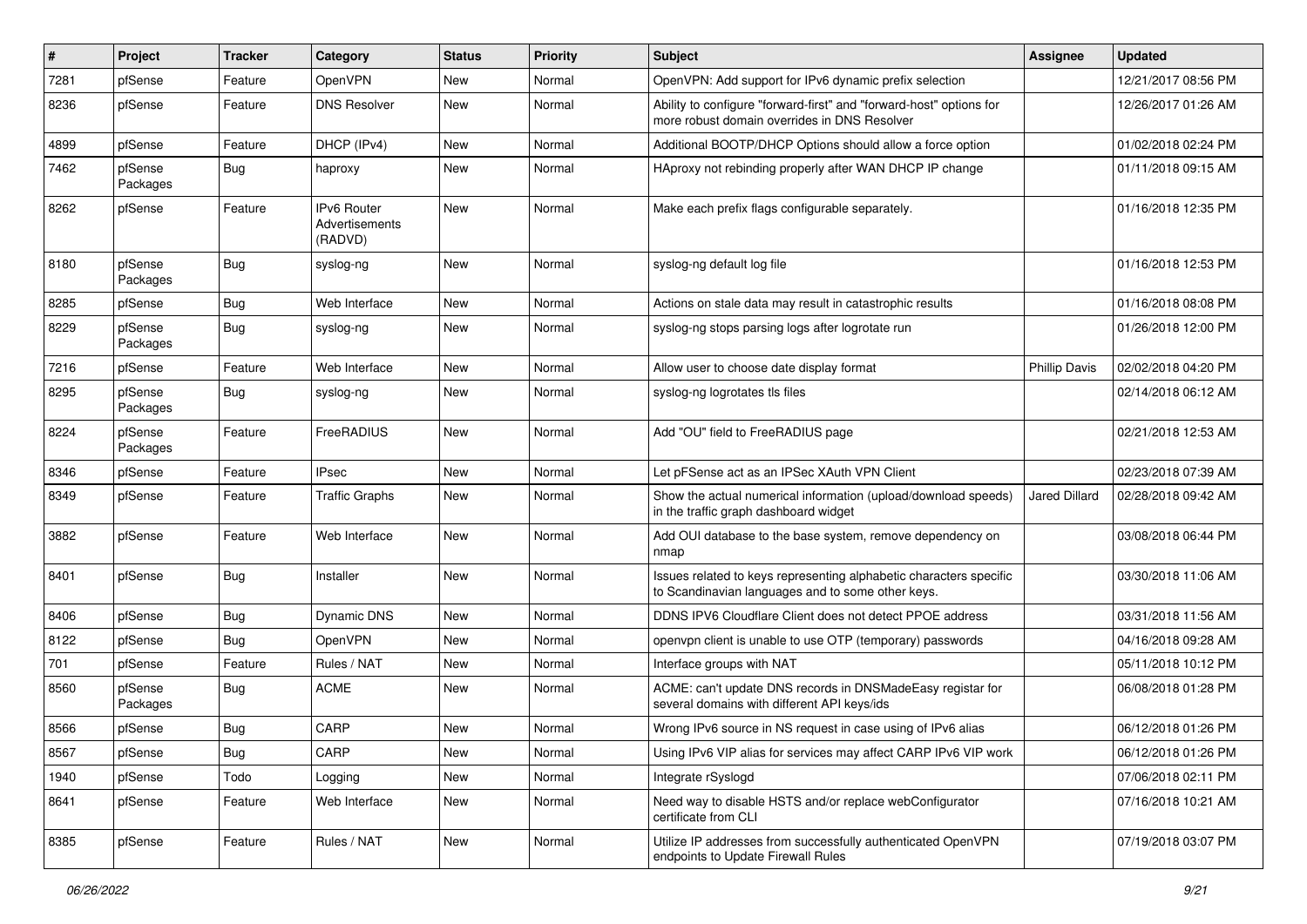| #    | Project             | <b>Tracker</b> | Category                            | <b>Status</b> | <b>Priority</b> | <b>Subject</b>                                                                                                                             | <b>Assignee</b> | <b>Updated</b>      |
|------|---------------------|----------------|-------------------------------------|---------------|-----------------|--------------------------------------------------------------------------------------------------------------------------------------------|-----------------|---------------------|
| 8419 | pfSense             | <b>Bug</b>     | Web Interface                       | New           | Normal          | webgui, when menubar is fixed to the top of the screen, the last<br>items of long menus cannot be seen/used.                               |                 | 07/19/2018 03:10 PM |
| 1924 | pfSense             | Feature        | <b>Captive Portal</b>               | New           | Normal          | Ability of CP's allowed IP addresses to use aliases                                                                                        |                 | 07/26/2018 04:28 AM |
| 8705 | pfSense<br>Packages | <b>Bug</b>     | syslog-ng                           | New           | Normal          | Syslog-NG error in latest snapshot                                                                                                         |                 | 07/27/2018 10:17 AM |
| 8711 | pfSense             | Bug            | <b>IGMP Proxy</b>                   | New           | Normal          | igmpproxy with PPPoE Interfaces                                                                                                            |                 | 07/28/2018 09:21 AM |
| 8752 | pfSense<br>Packages | <b>Bug</b>     | squidguard                          | New           | Normal          | For SquidGuard in "Common ACL" menu "Target Rules List"<br>"access" option always stays with default value '---' for my Target<br>category |                 | 08/06/2018 05:53 AM |
| 8836 | pfSense<br>Packages | Feature        | FreeRADIUS                          | New           | Normal          | Define Idap group vlan assignment in users file                                                                                            |                 | 08/26/2018 07:53 AM |
| 8902 | pfSense<br>Packages | <b>Bug</b>     | haproxy                             | New           | Normal          | HAproxy package not use custom DNS for lookup on apply new<br>config                                                                       |                 | 09/16/2018 08:16 AM |
| 9025 | pfSense<br>Packages | <b>Bug</b>     | squidguard                          | New           | Normal          | SquidGard + Target categories                                                                                                              |                 | 10/08/2018 01:00 AM |
| 1136 | pfSense             | Feature        | Rules / NAT                         | New           | Normal          | Add logic to automatically avoid route-to for static route networks                                                                        |                 | 10/09/2018 05:11 AM |
| 8769 | pfSense<br>Packages | Feature        | FreeRADIUS                          | New           | Normal          | Allow FreeRADIUS users to change their own Passwords and<br>Pins                                                                           |                 | 10/11/2018 11:34 AM |
| 9037 | pfSense             | <b>Bug</b>     | <b>DNS Resolver</b>                 | <b>New</b>    | Normal          | Unbound not logging to syslog after reboot                                                                                                 |                 | 10/12/2018 05:09 AM |
| 8869 | pfSense<br>Packages | Feature        | haproxy                             | New           | Normal          | HAproxy should use RFC 7919 DH parameter files                                                                                             |                 | 10/17/2018 10:46 AM |
| 9063 | pfSense             | Feature        | Dynamic DNS                         | New           | Normal          | Allow dynamic DNS client entry to specify which Check IP service<br>to use                                                                 |                 | 10/24/2018 11:53 AM |
| 9077 | pfSense<br>Packages | Feature        | haproxy                             | New           | Normal          | haproxy UI: Add seperator lines                                                                                                            |                 | 10/29/2018 06:06 AM |
| 9094 | pfSense             | <b>Bug</b>     | Hardware / Drivers                  | Assigned      | Normal          | MBT console settings are not forced to video console                                                                                       |                 | 11/07/2018 10:23 AM |
| 9143 | pfSense<br>Packages | <b>Bug</b>     | ntop                                | <b>New</b>    | Normal          | ntopng not displaying values in historical correctly                                                                                       |                 | 11/22/2018 07:24 AM |
| 8963 | pfSense             | <b>Bug</b>     | <b>Traffic Shaper</b><br>(Limiters) | New           | Normal          | 2.4.4 Limiters don't work after CARP fail-over                                                                                             |                 | 12/10/2018 06:40 AM |
| 9079 | pfSense<br>Packages | <b>Bug</b>     | ntop                                | New           | Normal          | High CPU usage of ntopng even during IDLE and no network<br>traffic                                                                        |                 | 12/16/2018 02:40 PM |
| 9241 | pfSense             | Bug            | Interfaces                          | New           | Normal          | Ethernet link cycles up/down if "auto-negotiate" is explicitly<br>selected in interface configuration                                      |                 | 12/31/2018 08:36 PM |
| 9261 | pfSense<br>Packages | <b>Bug</b>     | haproxy                             | New           | Normal          | haproxy GUI failure                                                                                                                        |                 | 01/08/2019 12:41 PM |
| 7244 | pfSense             | Feature        | Developer Tools                     | New           | Normal          | Publish pfsense as a Vagrant Basebox                                                                                                       |                 | 01/29/2019 04:09 AM |
| 8232 | pfSense<br>Packages | Feature        | haproxy                             | New           | Normal          | different ssl options based on the sni name                                                                                                |                 | 01/30/2019 10:36 AM |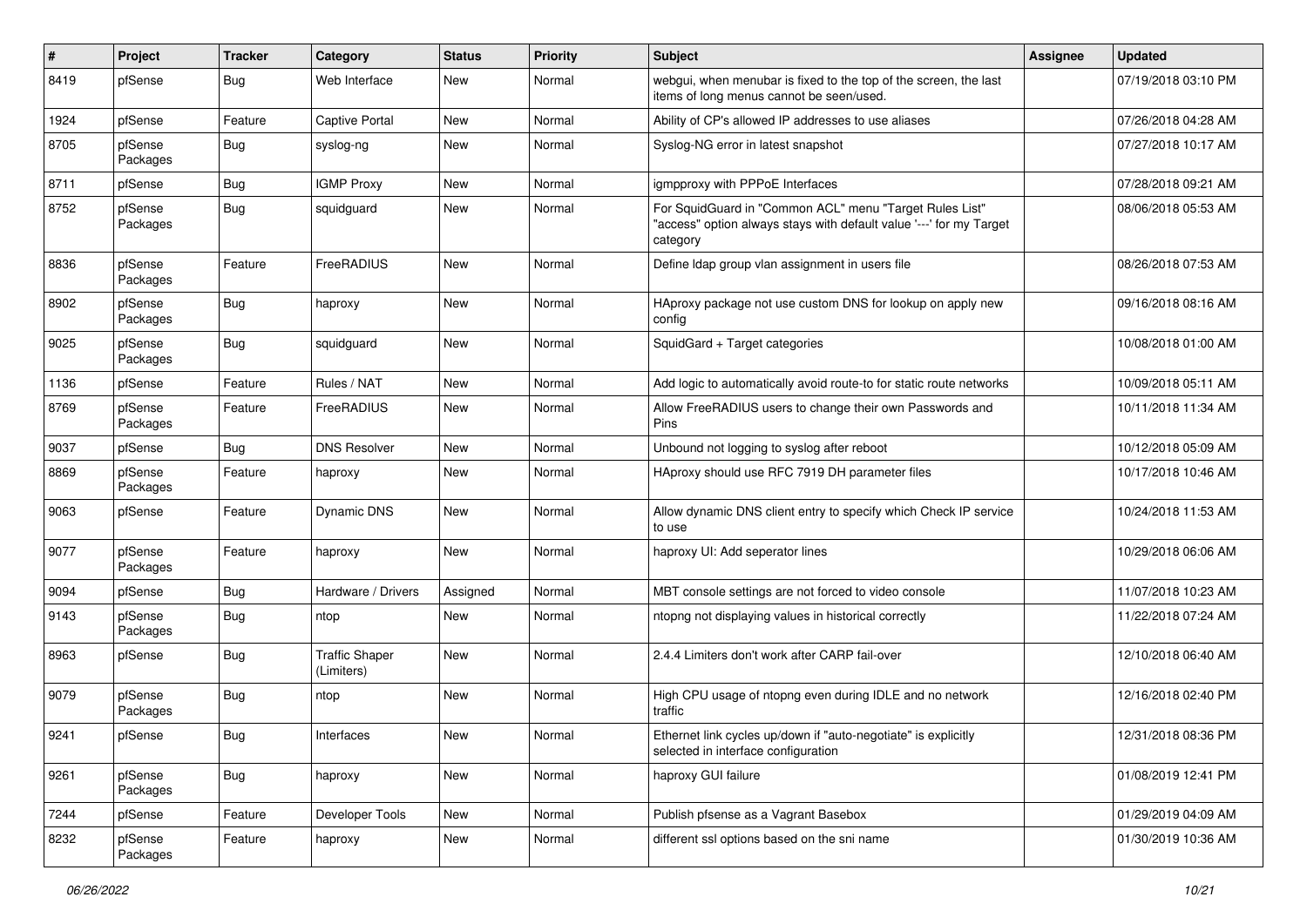| $\pmb{\#}$ | Project             | <b>Tracker</b> | Category                     | <b>Status</b> | Priority | <b>Subject</b>                                                                                          | <b>Assignee</b> | <b>Updated</b>      |
|------------|---------------------|----------------|------------------------------|---------------|----------|---------------------------------------------------------------------------------------------------------|-----------------|---------------------|
| 9299       | pfSense<br>Packages | Feature        | <b>ACME</b>                  | New           | Normal   | ACME package: Automate add/remove firewall rule for port<br>forwarding                                  |                 | 01/30/2019 10:09 PM |
| 9335       | pfSense<br>Packages | <b>Bug</b>     | haproxy                      | Feedback      | Normal   | Stored XSS in HAProxy / haproxy_listeners_edit.php                                                      | Jim Pingle      | 02/18/2019 09:35 AM |
| 9337       | pfSense<br>Packages | <b>Bug</b>     | Telegraf                     | <b>New</b>    | Normal   | Telegraf ping input fails                                                                               |                 | 02/18/2019 10:40 AM |
| 9138       | pfSense<br>Packages | <b>Bug</b>     | Telegraf                     | <b>New</b>    | Normal   | telegraf: add section for custom config lines                                                           |                 | 02/18/2019 03:36 PM |
| 8589       | pfSense<br>Packages | <b>Bug</b>     | FreeRADIUS                   | New           | Normal   | FreeRadius 0.15.5 2 ignoring tunnelled-reply=no                                                         |                 | 02/18/2019 03:40 PM |
| 8230       | pfSense<br>Packages | Feature        | Telegraf                     | New           | Normal   | telegraf automatic input plugins configuration for enabled pfsense<br>package                           |                 | 02/18/2019 05:23 PM |
| 8197       | pfSense<br>Packages | <b>Bug</b>     | <b>BIND</b>                  | New           | Normal   | BIND UI fails to properly update zone with inline DNSSEC signing<br>enabled                             |                 | 02/18/2019 05:23 PM |
| 7535       | pfSense<br>Packages | Feature        | Snort                        | New           | Normal   | Snort messages filling System / General. Should have its own log.                                       |                 | 02/18/2019 05:29 PM |
| 6861       | pfSense<br>Packages | <b>Bug</b>     | haproxy                      | <b>New</b>    | Normal   | Ha-Proxy duplicated backend used in place of original backend                                           |                 | 02/18/2019 05:30 PM |
| 6784       | pfSense<br>Packages | Bug            | haproxy                      | New           | Normal   | HAProxy version .48 will not use URL Table Alias for front end<br>listener                              |                 | 02/18/2019 05:32 PM |
| 5646       | pfSense<br>Packages | Feature        | Squid                        | <b>New</b>    | Normal   | Squid3 package Authentication Method: Kerberos/AD                                                       |                 | 02/18/2019 05:34 PM |
| 9338       | pfSense             | <b>Bug</b>     | <b>IGMP Proxy</b>            | <b>New</b>    | Normal   | igmpproxy ignoring downstream vlan interface                                                            |                 | 02/22/2019 03:48 AM |
| 9348       | pfSense<br>Packages | <b>Bug</b>     | <b>ACME</b>                  | <b>New</b>    | Normal   | Results of Acme certificate issuance/renewal are not properly<br>formatted                              |                 | 02/22/2019 12:08 PM |
| 9289       | pfSense<br>Packages | Feature        | Snort                        | <b>New</b>    | Normal   | Snort enable react                                                                                      |                 | 03/16/2019 09:04 PM |
| 3652       | pfSense             | Feature        | OpenVPN                      | <b>New</b>    | Normal   | OpenVPN - Dynamic IPv6 Tunnel Network                                                                   |                 | 03/20/2019 09:50 AM |
| 9436       | pfSense             | Feature        | <b>DNS Resolver</b>          | <b>New</b>    | Normal   | Unbound: enable dnstap support                                                                          |                 | 03/27/2019 07:54 PM |
| 9464       | pfSense             | Feature        | Interfaces                   | <b>New</b>    | Normal   | Marvell 6000 -- netgate hardware (e.g.: XG-7100, XG-3100)<br>internal switch LACP support               |                 | 04/08/2019 07:58 AM |
| 9485       | pfSense             | <b>Bug</b>     | User Manager /<br>Privileges | New           | Normal   | password match error on system usermanager causes Group<br>membership to be reset.                      |                 | 04/26/2019 08:52 AM |
| 9504       | pfSense             | <b>Bug</b>     | Dynamic DNS                  | <b>New</b>    | Normal   | Multiple Dynamic DNS update notifications for the same interface,<br>not differentiated by the hostname |                 | 05/07/2019 07:46 AM |
| 9568       | pfSense<br>Packages | <b>Bug</b>     | Squid                        | <b>New</b>    | Normal   | UFSSwapDir::openLog: Failed to open swap log.                                                           |                 | 05/29/2019 09:18 PM |
| 9574       | pfSense             | Feature        | Package System               | New           | Normal   | Show changelog at package upgrade                                                                       |                 | 06/02/2019 04:35 AM |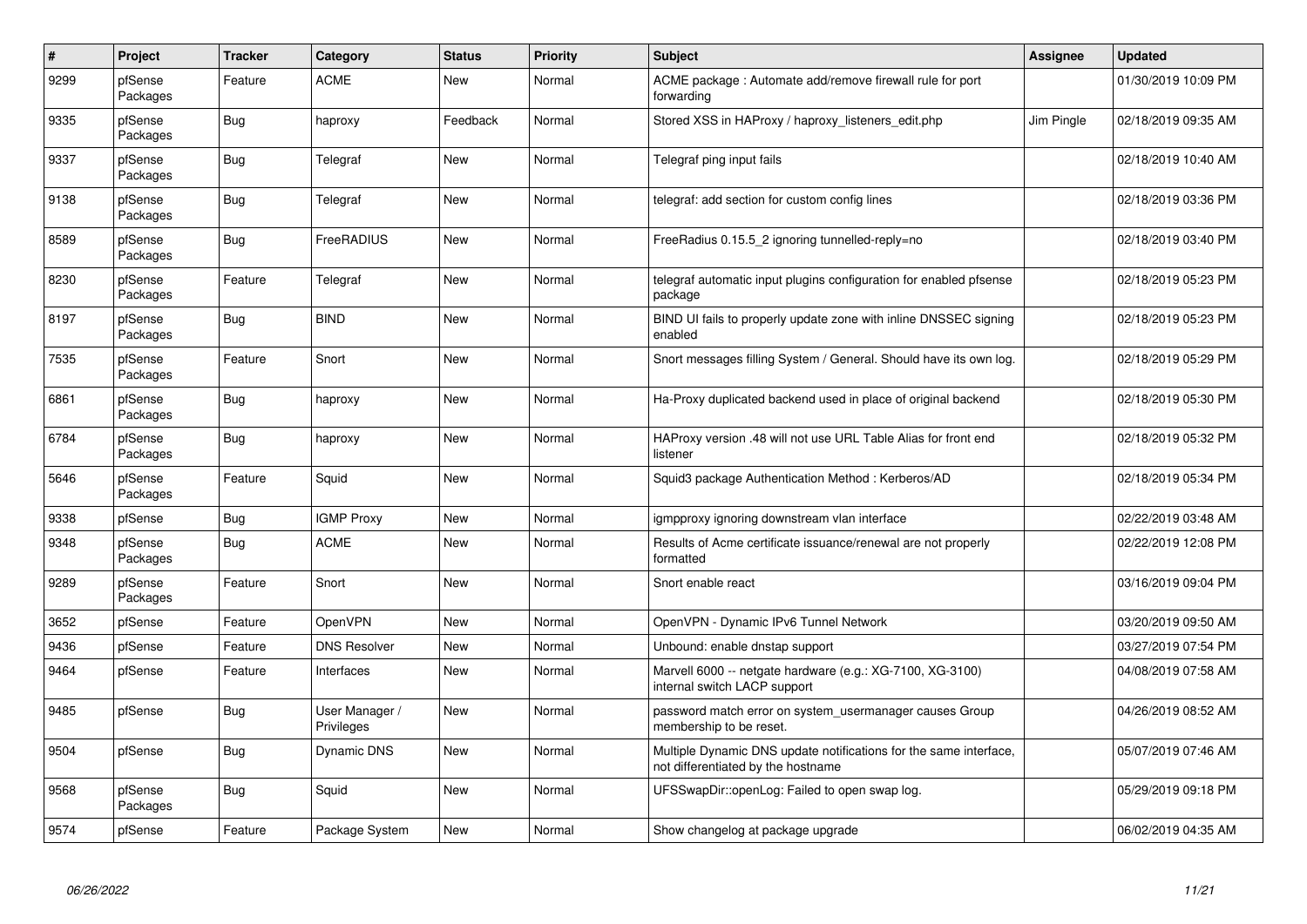| $\#$ | Project             | <b>Tracker</b> | <b>Category</b>                                 | <b>Status</b> | <b>Priority</b> | <b>Subject</b>                                                                                                                     | Assignee | <b>Updated</b>      |
|------|---------------------|----------------|-------------------------------------------------|---------------|-----------------|------------------------------------------------------------------------------------------------------------------------------------|----------|---------------------|
| 9599 | pfSense<br>Packages | Feature        | haproxy                                         | New           | Normal          | Support for "peers" in HAproxy                                                                                                     |          | 06/25/2019 01:47 AM |
| 8982 | pfSense<br>Packages | Feature        | haproxy                                         | New           | Normal          | HAproxy ACL support for map in configuration UI                                                                                    |          | 06/25/2019 01:49 AM |
| 9621 | pfSense             | Feature        | User Manager /<br>Privileges                    | New           | Normal          | More convenient deletion of single user privileges                                                                                 |          | 07/09/2019 03:09 AM |
| 9650 | pfSense             | Bug            | Gateways                                        | New           | Normal          | IPv6 connection drops (ir-)regular on Kabelvodafone (German<br>cable ISP)                                                          |          | 07/27/2019 07:14 AM |
| 9664 | pfSense             | <b>Bug</b>     | Dynamic DNS                                     | New           | Normal          | DynDNS and Dual-wan problem with CloudFlare (works with<br>$No-Ip)$                                                                |          | 08/03/2019 10:00 AM |
| 7449 | pfSense<br>Packages | Feature        | OpenVPN Client<br>Export                        | New           | Normal          | feature request for openvpn-client-export package, add the<br>support for openvpn up and down script, for mapping network<br>drive |          | 08/06/2019 05:06 PM |
| 9677 | pfSense             | Bug            | Dashboard                                       | <b>New</b>    | Normal          | Dashboard hangs when widget needs data from a remote host<br>which is down                                                         |          | 08/13/2019 09:15 AM |
| 9229 | pfSense<br>Packages | <b>Bug</b>     | Tinc                                            | <b>New</b>    | Normal          | Tinc package: no way of specifying multiple critical configuration<br>parameters from web interface                                |          | 08/13/2019 09:25 AM |
| 8909 | pfSense<br>Packages | <b>Bug</b>     | Tinc                                            | New           | Normal          | tinc package makes /rc.newwanip looping forever                                                                                    |          | 08/13/2019 09:25 AM |
| 8146 | pfSense<br>Packages | Feature        | <b>BIND</b>                                     | New           | Normal          | Zone Domain Records more powerfull for BIND Zones                                                                                  |          | 08/13/2019 09:39 AM |
| 8099 | pfSense<br>Packages | Feature        | Telegraf                                        | New           | Normal          | Add more configuration flexibility to Telegraf                                                                                     |          | 08/13/2019 09:39 AM |
| 7799 | pfSense             | Feature        | Rules / NAT                                     | <b>New</b>    | Normal          | Make an ajax call to toggle logging by clicking on the logging icon<br>next to a rule                                              |          | 08/13/2019 09:40 AM |
| 7737 | pfSense             | <b>Bug</b>     | <b>IPv6 Router</b><br>Advertisements<br>(RADVD) | <b>New</b>    | Normal          | radvd error message                                                                                                                |          | 08/13/2019 09:41 AM |
| 7602 | pfSense             | Feature        | <b>Operating System</b>                         | New           | Normal          | Auto-Create bootable USB for recovery                                                                                              |          | 08/13/2019 09:50 AM |
| 4928 | pfSense<br>Packages | Feature        | squidguard                                      | New           | Normal          | Surftool - New Package to turn squidguard groups(/acls) on or off                                                                  |          | 08/13/2019 09:57 AM |
| 6789 | pfSense<br>Packages | Feature        | Squid                                           | New           | Normal          | disgest Idap auth                                                                                                                  |          | 08/13/2019 09:57 AM |
| 8517 | pfSense<br>Packages | Feature        | New Package<br>Request                          | New           | Normal          | OpenConnect client                                                                                                                 |          | 08/13/2019 10:01 AM |
| 3424 | pfSense<br>Packages | Feature        | New Package<br>Request                          | New           | Normal          | SCEP server                                                                                                                        |          | 08/13/2019 10:02 AM |
| 8251 | pfSense<br>Packages | <b>Bug</b>     | FreeRADIUS                                      | Feedback      | Normal          | Captiveportal + FreeRadius "Last activity" resets to Session start                                                                 |          | 08/13/2019 11:10 AM |
| 385  | pfSense             | Feature        | <b>Captive Portal</b>                           | New           | Normal          | Reverse captive portal                                                                                                             |          | 08/13/2019 12:23 PM |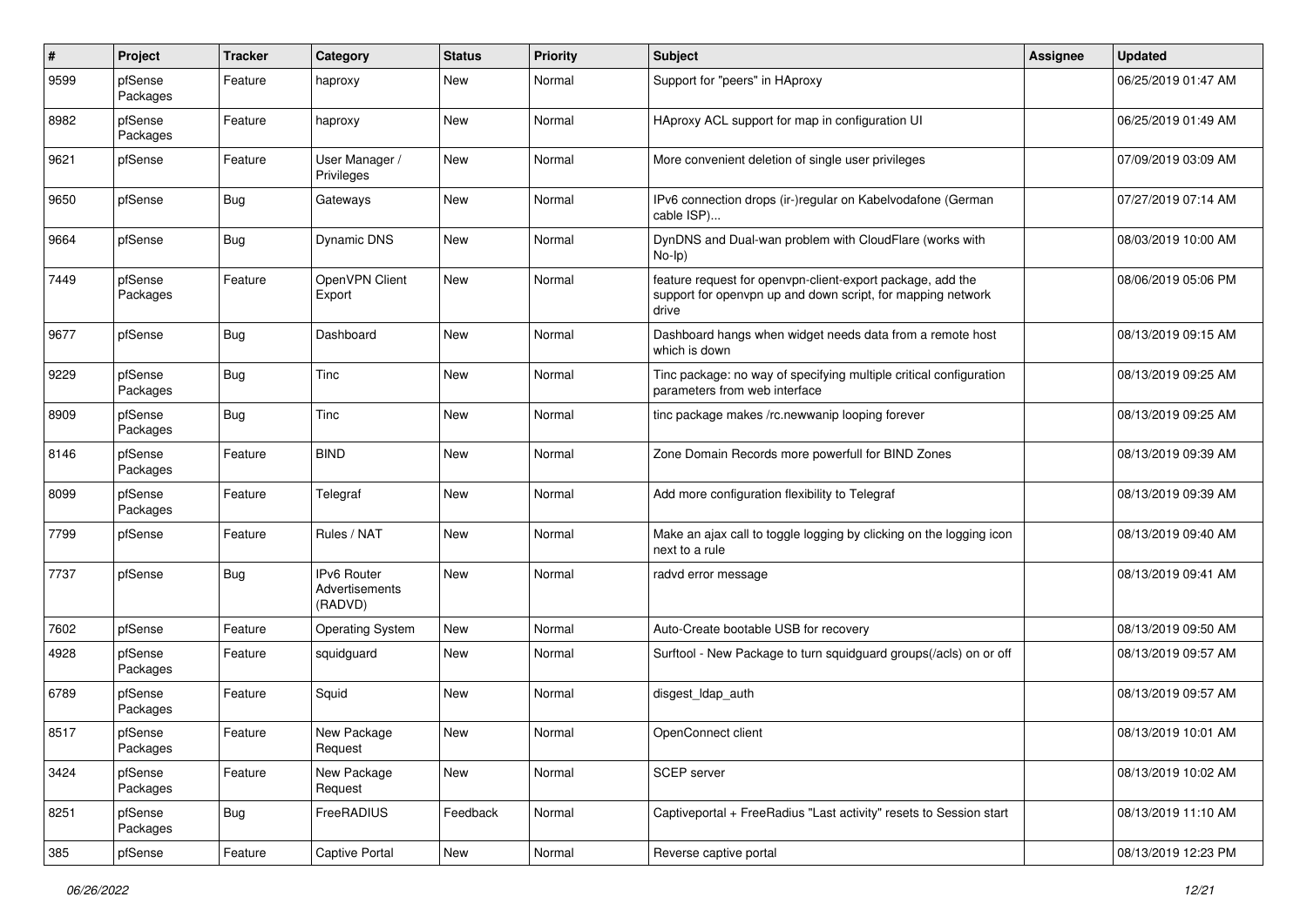| #    | Project             | <b>Tracker</b> | Category                                 | <b>Status</b> | Priority | <b>Subject</b>                                                                                   | <b>Assignee</b> | <b>Updated</b>      |
|------|---------------------|----------------|------------------------------------------|---------------|----------|--------------------------------------------------------------------------------------------------|-----------------|---------------------|
| 2771 | pfSense             | Feature        | Rules / NAT                              | New           | Normal   | Add packet tracing simulator                                                                     |                 | 08/13/2019 12:24 PM |
| 2024 | pfSense             | Feature        | Package System                           | <b>New</b>    | Normal   | RRD Graphs for packages                                                                          |                 | 08/13/2019 12:24 PM |
| 1890 | pfSense             | Bug            | Translations                             | New           | Normal   | No gettext support in console scripts                                                            |                 | 08/13/2019 12:24 PM |
| 6029 | pfSense             | <b>Bug</b>     | <b>XML Parser</b>                        | New           | Normal   | Unhelpful error messages in xmlparse*.inc and generally                                          |                 | 08/13/2019 12:52 PM |
| 5902 | pfSense             | Todo           | Configuration<br>Backend                 | New           | Normal   | Use a common place for default values                                                            |                 | 08/13/2019 12:53 PM |
| 4707 | pfSense             | Feature        | Rules / NAT                              | New           | Normal   | Can't override block port 0 rules in filter.inc                                                  |                 | 08/13/2019 12:53 PM |
| 5080 | pfSense             | Feature        | DHCP (IPv4)                              | <b>New</b>    | Normal   | Settings tab under Services>DHCP Server                                                          |                 | 08/13/2019 12:53 PM |
| 4472 | pfSense             | Feature        | Build / Release                          | New           | Normal   | Cryptographically sign every (sub-)release                                                       |                 | 08/13/2019 12:53 PM |
| 6539 | pfSense             | Feature        | Rules / NAT                              | <b>New</b>    | Normal   | ICMPv6 filtering requires multiple rules - no range support                                      |                 | 08/13/2019 01:23 PM |
| 6501 | pfSense             | Todo           | Web Interface                            | New           | Normal   | Tightening up subnet expansion                                                                   |                 | 08/13/2019 01:23 PM |
| 6470 | pfSense<br>Packages | Feature        | New Package<br>Request                   | New           | Normal   | CloudFlare Integration Module                                                                    |                 | 08/13/2019 01:23 PM |
| 6469 | pfSense             | Feature        | Console Menu                             | <b>New</b>    | Normal   | Improve help + self documentation in console PHP shell                                           |                 | 08/13/2019 01:23 PM |
| 6412 | pfSense             | Feature        | <b>Operating System</b>                  | New           | Normal   | Add includedir directive for /var/etc/xinet.d to xinetd configuration                            |                 | 08/13/2019 01:23 PM |
| 6398 | pfSense             | <b>Bug</b>     | Configuration<br><b>Backend</b>          | <b>New</b>    | Normal   | If config cannot be loaded due to corruption or bug, it isn't handled<br>gracefully (just stops) |                 | 08/13/2019 01:23 PM |
| 5652 | pfSense             | <b>Bug</b>     | Authentication                           | <b>New</b>    | Normal   | Radius IETF Class Group Assignment - Incorrect Standard                                          |                 | 08/13/2019 01:39 PM |
| 6615 | pfSense             | Feature        | DHCP (IPv4)                              | New           | Normal   | new DHCP server option                                                                           |                 | 08/13/2019 01:39 PM |
| 6604 | pfSense             | Feature        | <b>NTPD</b>                              | <b>New</b>    | Normal   | Allow NTP server list to be overridden by DHCP/PPP                                               |                 | 08/13/2019 01:39 PM |
| 6555 | pfSense<br>Packages | Feature        | New Package<br>Request                   | New           | Normal   | Support IEEE 1588                                                                                |                 | 08/13/2019 01:40 PM |
| 6554 | pfSense             | Feature        | <b>NTPD</b>                              | New           | Normal   | Reintroduce NTP mode7 for IEEE 1588 PTPd interop                                                 |                 | 08/13/2019 01:40 PM |
| 6332 | pfSense             | Todo           | Web Interface                            | New           | Normal   | Upgrade encryption options to cover current range of<br>recommendations                          |                 | 08/13/2019 02:34 PM |
| 6816 | pfSense             | Feature        | IPv6 Router<br>Advertisements<br>(RADVD) | <b>New</b>    | Normal   | Status and/or Diagnostics page for radvd                                                         |                 | 08/13/2019 02:35 PM |
| 6796 | pfSense             | Feature        | Interfaces                               | New           | Normal   | Allow hostnames as GRE and GIF endpoints                                                         |                 | 08/13/2019 02:35 PM |
| 6977 | pfSense             | <b>Bug</b>     | Interfaces                               | New           | Normal   | VLAN traffic is erroneously counted as underlying iface (untagged)<br>traffic                    |                 | 08/13/2019 02:56 PM |
| 5619 | pfSense             | Feature        | <b>Operating System</b>                  | New           | Normal   | Curl with ARES support                                                                           |                 | 08/13/2019 02:56 PM |
| 7385 | pfSense             | Todo           | Web Interface                            | New           | Normal   | Sanitize PHP includes                                                                            |                 | 08/13/2019 03:22 PM |
| 6541 | pfSense             | <b>Bug</b>     | IPv6 Router<br>Advertisements<br>(RADVD) | New           | Normal   | IPv6 RAs always include on-link prefix; clients may not use<br>DHCPv6 managed addresses          |                 | 08/13/2019 03:23 PM |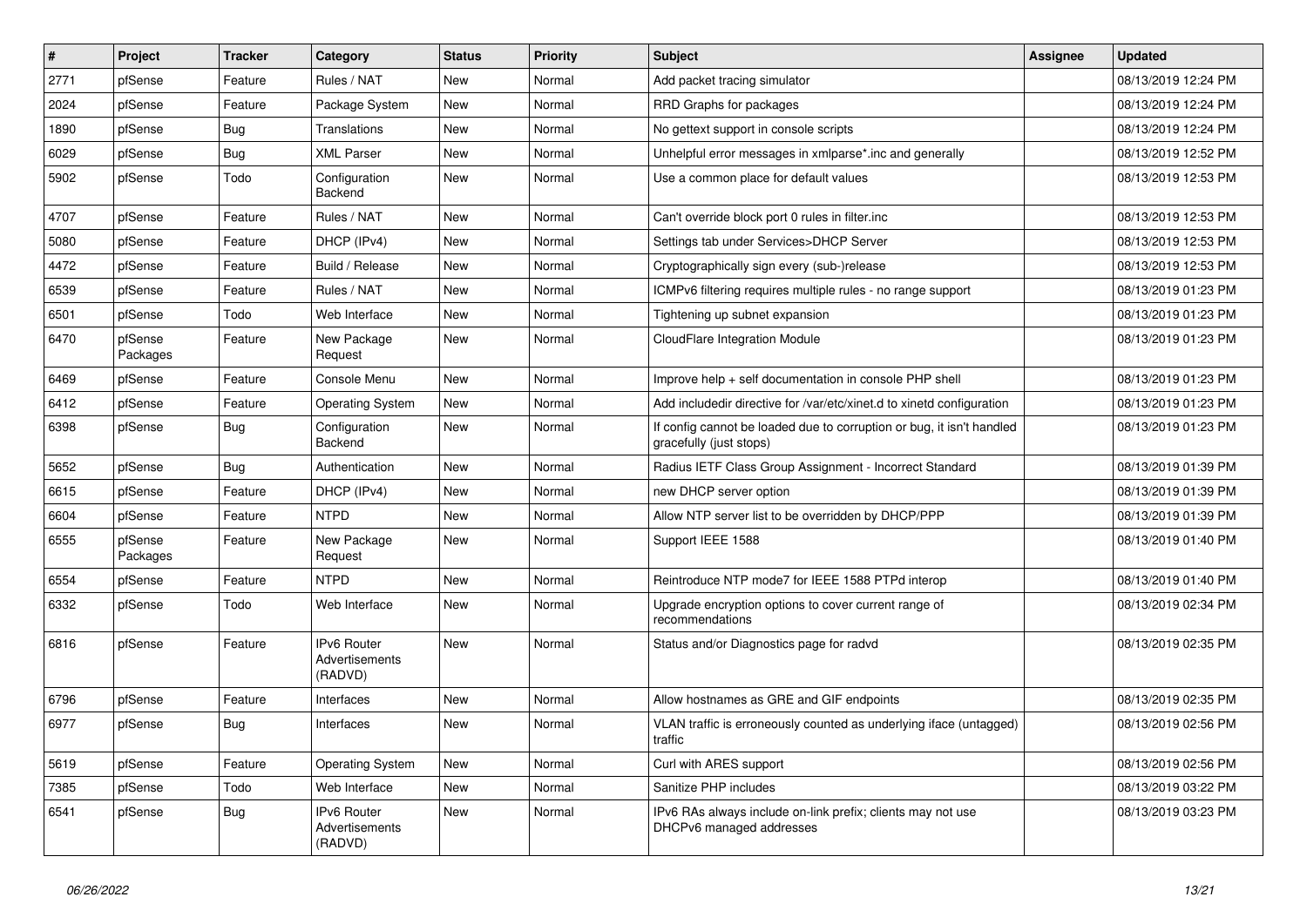| #    | Project             | <b>Tracker</b> | Category              | <b>Status</b> | <b>Priority</b> | <b>Subject</b>                                                                            | Assignee             | <b>Updated</b>      |
|------|---------------------|----------------|-----------------------|---------------|-----------------|-------------------------------------------------------------------------------------------|----------------------|---------------------|
| 7738 | pfSense             | Feature        | <b>IPsec</b>          | New           | Normal          | Highlight which IPSec (or other VPN) crypto modes are<br>hardware-accelerated in the UI   |                      | 08/13/2019 03:46 PM |
| 7430 | pfSense             | Bug            | Interfaces            | New           | Normal          | pfsense-utils.inc - where is ipaddr configured() should account<br>for loopback interface |                      | 08/13/2019 03:48 PM |
| 7761 | pfSense             | Feature        | Rules / NAT           | <b>New</b>    | Normal          | Add a way to match on IPv6 proto=0 (hop-by-hop header<br>extension)                       |                      | 08/13/2019 03:49 PM |
| 7800 | pfSense             | Feature        | Logging               | <b>New</b>    | Normal          | Add option for state logging                                                              |                      | 08/13/2019 03:51 PM |
| 7812 | pfSense             | Feature        | Web Interface         | <b>New</b>    | Normal          | ZFS handling of autopreplace                                                              |                      | 08/13/2019 03:53 PM |
| 8036 | pfSense             | Feature        | <b>IPsec</b>          | New           | Normal          | Want to run multiple Mobile Client IKEv2 server instances                                 |                      | 08/14/2019 09:31 AM |
| 7881 | pfSense             | Feature        | OpenVPN               | <b>New</b>    | Normal          | OpenVPN client - add support for multiple server entries                                  |                      | 08/14/2019 09:32 AM |
| 7541 | pfSense             | Feature        | Installer             | New           | Normal          | ZFS Install, add hot spare option                                                         |                      | 08/14/2019 09:32 AM |
| 8177 | pfSense             | Bug            | Package System        | New           | Normal          | "/xsl/package.xsl" is referenced in package XML files but not on<br>the firewall          |                      | 08/14/2019 09:56 AM |
| 8372 | pfSense             | Feature        | Logging               | <b>New</b>    | Normal          | add gui setting to adjust refresh rate for dynamic firewall logs                          |                      | 08/14/2019 10:31 AM |
| 8274 | pfSense             | Feature        | <b>Traffic Graphs</b> | New           | Normal          | Reverse Inverse Traffic Graph View                                                        | <b>Jared Dillard</b> | 08/14/2019 10:31 AM |
| 8526 | pfSense             | Bug            | Interfaces            | <b>New</b>    | Normal          | DHCP client ignores server replies when 802.1q tagging is used                            |                      | 08/14/2019 10:52 AM |
| 8076 | pfSense             | Bug            | Backup / Restore      | New           | Normal          | User can easily apply an unusable interface configuration after<br>restore                |                      | 08/14/2019 10:52 AM |
| 8435 | pfSense             | Bug            | Interfaces            | New           | Normal          | DHCPv6 unusable in certain circumstances (US AT&T Fiber, etc.)                            |                      | 08/14/2019 10:52 AM |
| 8929 | pfSense             | Feature        | Web Interface         | <b>New</b>    | Normal          | Scroll bar css dark theme                                                                 |                      | 08/14/2019 12:16 PM |
| 9087 | pfSense             | Bug            | <b>Traffic Graphs</b> | <b>New</b>    | Normal          | Traffic Graph Widget Legend Not Updating                                                  |                      | 08/14/2019 12:38 PM |
| 9060 | pfSense             | Feature        | Logging               | New           | Normal          | add rule name filtering field for firewall log viewer                                     |                      | 08/14/2019 12:38 PM |
| 9035 | pfSense             | <b>Bug</b>     | Rules / NAT           | <b>New</b>    | Normal          | Inactive Interfaces are Hidden in Firewall Rules                                          |                      | 08/14/2019 12:39 PM |
| 9222 | pfSense             | Feature        | Authentication        | New           | Normal          | Add sshquard log when release an IP                                                       |                      | 08/14/2019 01:00 PM |
| 9167 | pfSense             | <b>Bug</b>     | Rules / NAT           | New           | Normal          | Some Important ICMPv6 Traffic Not Allowed by Default Rules                                |                      | 08/14/2019 01:00 PM |
| 9343 | pfSense             | Bug            | DHCP (IPv4)           | New           | Normal          | diag arp.php times out with large DHCPD leases table                                      |                      | 08/14/2019 01:19 PM |
| 9288 | pfSense             | Feature        | Authentication        | New           | Normal          | SSHGuard add pfSense signature in standard                                                |                      | 08/14/2019 01:19 PM |
| 9591 | pfSense             | Feature        | Rules / NAT           | New           | Normal          | Add under firewall rules a search box                                                     |                      | 08/14/2019 02:39 PM |
| 9585 | pfSense             | Bug            | Interfaces            | New           | Normal          | 6RD: Unable to reach hosts on within same 6rd-domain                                      |                      | 08/14/2019 02:39 PM |
| 9627 | pfSense             | Feature        | <b>Captive Portal</b> | <b>New</b>    | Normal          | Captive Portal only shows authenticated users                                             |                      | 08/14/2019 02:48 PM |
| 4681 | pfSense             | Feature        | Backup / Restore      | <b>New</b>    | Normal          | AutoConfigBackup make a way to easily download a saved<br>backup                          |                      | 08/16/2019 12:46 PM |
| 7757 | pfSense             | <b>Bug</b>     | Backup / Restore      | <b>New</b>    | Normal          | Auto Config Backup fails to upload unless Default Gateway is up                           |                      | 08/16/2019 12:47 PM |
| 8031 | pfSense<br>Packages | Feature        | FreeRADIUS            | <b>New</b>    | Normal          | FreeRADIUS copy entry function                                                            |                      | 08/16/2019 01:01 PM |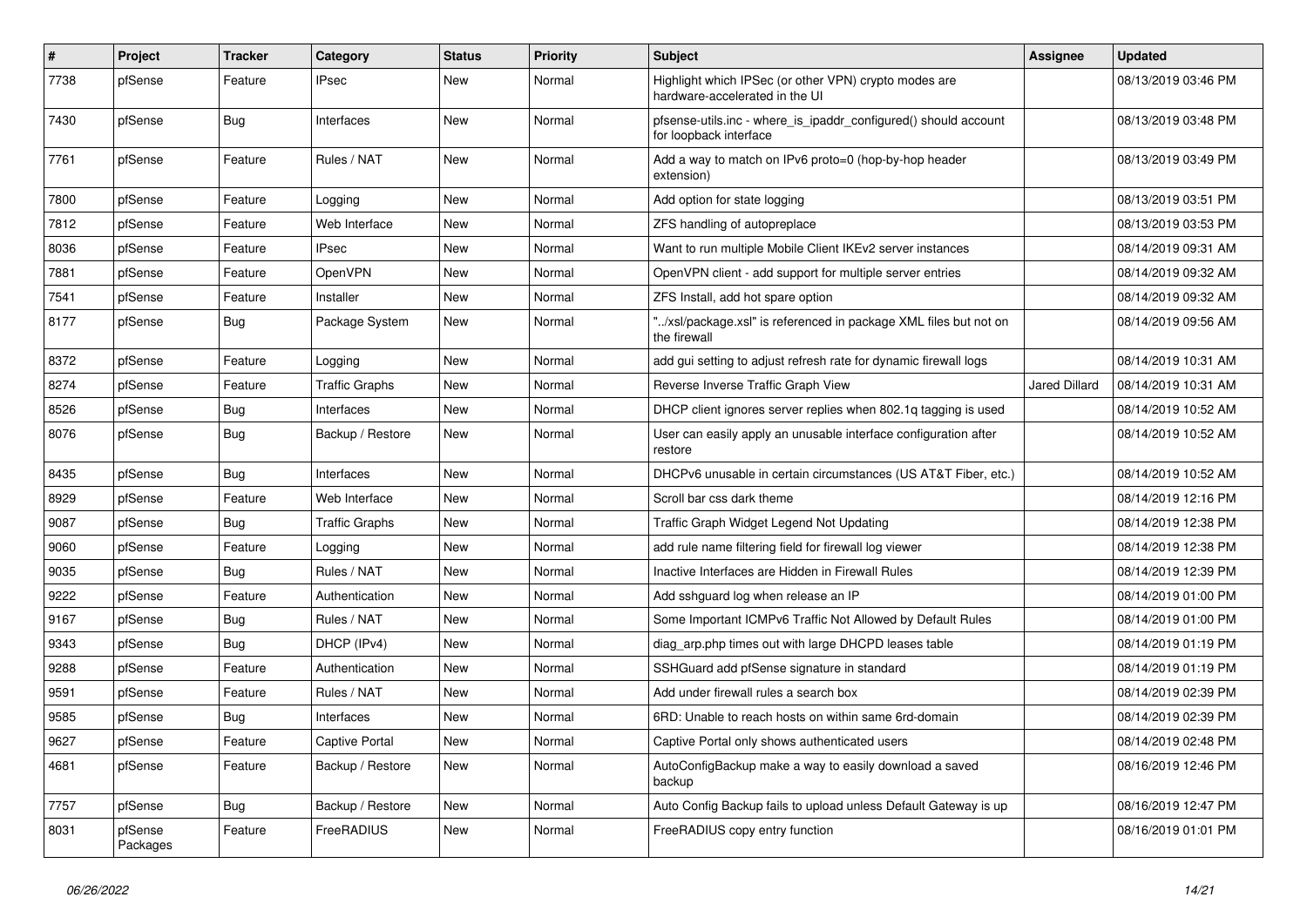| $\pmb{\#}$ | Project             | <b>Tracker</b> | Category                                 | <b>Status</b> | <b>Priority</b> | <b>Subject</b>                                                                                      | <b>Assignee</b> | <b>Updated</b>      |
|------------|---------------------|----------------|------------------------------------------|---------------|-----------------|-----------------------------------------------------------------------------------------------------|-----------------|---------------------|
| 7686       | pfSense<br>Packages | Feature        | haproxy                                  | New           | Normal          | Add option in HAProxy to configure SSL defaults based on the<br>Mozilla SSL Configuration Generator |                 | 08/16/2019 01:09 PM |
| 2774       | pfSense             | Feature        | DHCP (IPv4)                              | New           | Normal          | Extend DHCP Pools code to allow using different subnets                                             |                 | 08/19/2019 10:27 AM |
| 7964       | pfSense             | <b>Bug</b>     | Multi-WAN                                | New           | Normal          | Restart openypn on gateway switching                                                                |                 | 08/19/2019 12:35 PM |
| 6845       | pfSense             | Feature        | Interfaces                               | <b>New</b>    | Normal          | DHCP / DHCPv6 WAN client status page                                                                |                 | 08/19/2019 12:37 PM |
| 7720       | pfSense             | Feature        | Hardware / Drivers                       | New           | Normal          | Add general watchdog kernel modules (like ichwd) and watchdogd<br>support in the GUI.               |                 | 08/19/2019 01:20 PM |
| 9495       | pfSense<br>Packages | Bug            | AWS VPC                                  | New           | Normal          | AWS VPC VPN wizard produces incorrect config (SHA256 should<br>be SHA1)                             |                 | 08/19/2019 02:45 PM |
| 9038       | pfSense             | Feature        | Logging                                  | New           | Normal          | Live view of any log file                                                                           |                 | 08/19/2019 02:55 PM |
| 7286       | pfSense             | Bug            | OpenVPN                                  | Incomplete    | Normal          | OpenVPN client is unreliable when you have multiple tunnels                                         |                 | 08/19/2019 03:28 PM |
| 7699       | pfSense<br>Packages | Feature        | OpenVPN Client<br>Export                 | New           | Normal          | OpenVPN Client Export - Default Gateway                                                             |                 | 08/19/2019 03:32 PM |
| 9690       | pfSense             | <b>Bug</b>     | Interfaces                               | <b>New</b>    | Normal          | Ethernet flow control should be disabled by default                                                 |                 | 08/19/2019 06:45 PM |
| 6574       | pfSense             | Feature        | Hardware / Drivers                       | New           | Normal          | Support USB RNDIS network interfaces                                                                |                 | 08/20/2019 08:46 AM |
| 7212       | pfSense             | Feature        | Hardware / Drivers                       | <b>New</b>    | Normal          | Provide Driver for SG-1000 Crypto Accelerator                                                       | Luiz Souza      | 08/20/2019 08:46 AM |
| 8309       | pfSense             | Feature        | Hardware / Drivers                       | New           | Normal          | Include apuled driver to add support for LEDs on PC Engines APU   Darryn Storm<br>boards            |                 | 08/20/2019 08:47 AM |
| 7414       | pfSense<br>Packages | Feature        | Snort                                    | <b>New</b>    | Normal          | snort needs automated refresh on ip change                                                          |                 | 08/20/2019 08:55 AM |
| 9662       | pfSense<br>Packages | <b>Bug</b>     | pfBlockerNG                              | <b>New</b>    | Normal          | PfblockerNG do not update after pfsense reboot and wait for next<br>cron task                       |                 | 08/20/2019 09:00 AM |
| 8279       | pfSense<br>Packages | Feature        | pfBlockerNG                              | New           | Normal          | Consider adding a new option to the Rule Order                                                      |                 | 08/20/2019 09:00 AM |
| 9192       | pfSense             | <b>Bug</b>     | <b>PPP</b> Interfaces                    | New           | Normal          | PPPoE daemon selects wrong interface                                                                |                 | 08/20/2019 10:05 AM |
| 8804       | pfSense             | <b>Bug</b>     | PPP Interfaces                           | New           | Normal          | Netgate SG-1000 PPPoE Keepalives not prioritized, internet drops                                    |                 | 08/20/2019 10:06 AM |
| 8512       | pfSense             | <b>Bug</b>     | <b>PPP</b> Interfaces                    | New           | Normal          | PPPoE reconnect fails after interface flap                                                          |                 | 08/20/2019 10:06 AM |
| 1833       | pfSense             | Feature        | PPTP                                     | New           | Normal          | PPTP type WAN IPv6 support                                                                          |                 | 08/20/2019 10:12 AM |
| 4470       | pfSense             | Feature        | IPv6 Router<br>Advertisements<br>(RADVD) | <b>New</b>    | Normal          | RA page in GUI                                                                                      |                 | 08/20/2019 12:20 PM |
| 7303       | pfSense             | <b>Bug</b>     | IPv6 Router<br>Advertisements<br>(RADVD) | New           | Normal          | ipv6 connectivity lost on pfSense reboot                                                            |                 | 08/20/2019 12:23 PM |
| 1937       | pfSense             | Feature        | Rules / NAT                              | New           | Normal          | Support for rule groupings                                                                          |                 | 08/20/2019 12:42 PM |
| 1947       | pfSense             | Feature        | Rules / NAT                              | New           | Normal          | Option to kill all states when creating a block rule                                                |                 | 08/20/2019 01:09 PM |
| 7974       | pfSense             | Feature        | Dashboard                                | New           | Normal          | ZFS RAID Monitor Not available                                                                      |                 | 08/20/2019 01:34 PM |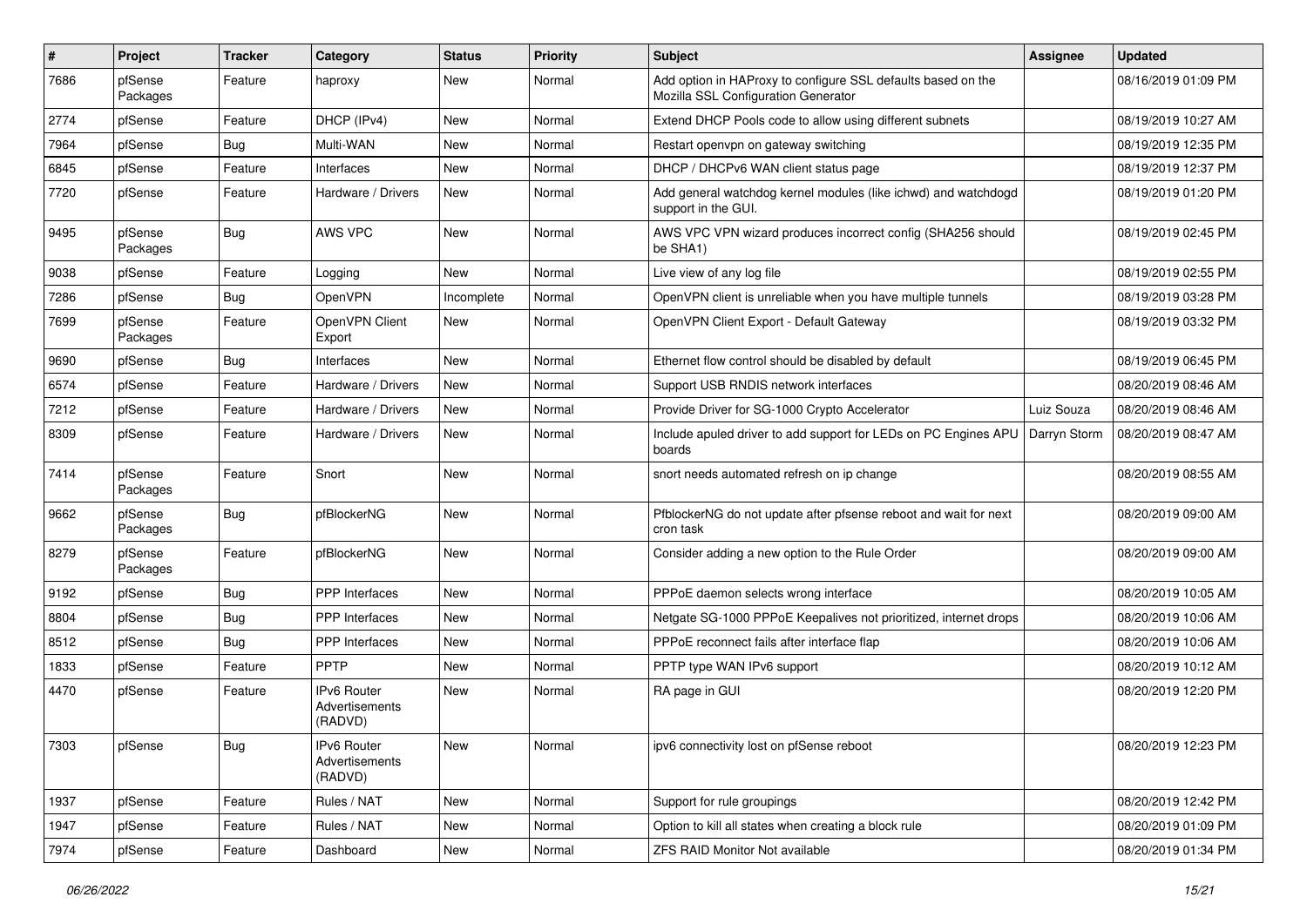| #    | Project | <b>Tracker</b> | Category                            | <b>Status</b> | Priority | <b>Subject</b>                                                                                     | <b>Assignee</b> | <b>Updated</b>      |
|------|---------|----------------|-------------------------------------|---------------|----------|----------------------------------------------------------------------------------------------------|-----------------|---------------------|
| 6295 | pfSense | <b>Bug</b>     | <b>Traffic Shaper</b><br>(Limiters) | New           | Normal   | Crash upon applying CODELQ to untagged parent interface when<br>also applied to daughter VLAN      | Luiz Souza      | 08/20/2019 02:44 PM |
| 8570 | pfSense | Bug            | <b>XML Parser</b>                   | New           | Normal   | Empty (dn)shaper config gets populated with newline                                                |                 | 08/20/2019 02:45 PM |
| 4265 | pfSense | Feature        | UPnP/NAT-PMP                        | New           | Normal   | UPNP allow use of alias and schedule                                                               |                 | 08/20/2019 02:57 PM |
| 4997 | pfSense | Feature        | Rules / NAT                         | New           | Normal   | Add setting option to choose default log action for new firewall<br>rules                          |                 | 08/20/2019 03:29 PM |
| 4456 | pfSense | Feature        | <b>Diagnostics</b>                  | New           | Normal   | Packet capture additional filtering options                                                        |                 | 08/20/2019 03:30 PM |
| 2049 | pfSense | Feature        | Rules / NAT                         | New           | Normal   | Show Auto Generated Rules and Use them to turn features on/off<br>when applicable                  |                 | 08/20/2019 03:37 PM |
| 5556 | pfSense | Feature        | Diagnostics                         | New           | Normal   | No error when downloading non-existing file on<br>Diagnostics/Execute                              |                 | 08/20/2019 03:43 PM |
| 6602 | pfSense | Feature        | User Manager /<br>Privileges        | New           | Normal   | Config writes denied via "deny config write" permission should<br>notify as such                   |                 | 08/20/2019 03:43 PM |
| 1883 | pfSense | Feature        | <b>Traffic Shaper</b><br>(Limiters) | New           | Normal   | Diag > Limiter Info presentation enhancement                                                       |                 | 08/20/2019 03:46 PM |
| 7172 | pfSense | <b>Bug</b>     | DHCP (IPv4)                         | New           | Normal   | Sorting by hostname in Services > DHCP Server > LAN should be<br>"natural" (alphanumeric friendly) |                 | 08/20/2019 03:47 PM |
| 7373 | pfSense | <b>Bug</b>     | Rules / NAT                         | New           | Normal   | Firewall schedules GUI needs to be redone from scratch                                             |                 | 08/21/2019 08:56 AM |
| 7398 | pfSense | Feature        | <b>Traffic Graphs</b>               | Assigned      | Normal   | Show average value of bandwidth in/out on Dashboard trafic<br>graph                                | Jared Dillard   | 08/21/2019 08:56 AM |
| 7418 | pfSense | Feature        | <b>Dynamic DNS</b>                  | New           | Normal   | Dynamic dns should be sorted interface name                                                        |                 | 08/21/2019 08:58 AM |
| 7182 | pfSense | Feature        | Dashboard                           | New           | Normal   | Break up System Widget on the Dashboard                                                            |                 | 08/21/2019 08:59 AM |
| 8095 | pfSense | <b>Bug</b>     | Translations                        | New           | Normal   | Unescaped simple quotes break JavaScript features when the<br>French translation is enabled        |                 | 08/21/2019 09:06 AM |
| 7781 | pfSense | Feature        | Rules / NAT                         | New           | Normal   | Please Enable Rule Separators on Manual Outbound NAT                                               |                 | 08/21/2019 09:07 AM |
| 8483 | pfSense | Feature        | <b>Traffic Shaper</b><br>(ALTQ)     | New           | Normal   | Allow user to choose order of Queues status                                                        |                 | 08/21/2019 09:12 AM |
| 8558 | pfSense | Feature        | Web Interface                       | New           | Normal   | Add more table sorting in various UI pages                                                         |                 | 08/21/2019 09:14 AM |
| 7195 | pfSense | <b>Bug</b>     | Package System                      | New           | Normal   | pkg_edit.php - < checkenablefields> tag has no effect on fields<br>other than checkbox/input       |                 | 08/21/2019 09:15 AM |
| 7082 | pfSense | <b>Bug</b>     | Package System                      | New           | Normal   | pkg edit.php - impossible to use default value with rowhelperfield                                 |                 | 08/21/2019 09:15 AM |
| 8614 | pfSense | <b>Bug</b>     | DHCP (IPv4)                         | New           | Normal   | Cannot remove Additional BOOTP/DHCP Options                                                        |                 | 08/21/2019 09:15 AM |
| 9101 | pfSense | Bug            | <b>Traffic Graphs</b>               | New           | Normal   | Traffic Graphs/Dashboard Slows Downloads Being Performed by<br>the Same Firefox Browser            |                 | 08/21/2019 09:18 AM |
| 9253 | pfSense | Feature        | User Manager /<br>Privileges        | New           | Normal   | RFE: True View-Only WebCFG options                                                                 |                 | 08/21/2019 09:21 AM |
| 3771 | pfSense | <b>Bug</b>     | DHCP (IPv4)                         | New           | Normal   | Webinterface and dhcpdcrashes with 500+ static leases                                              |                 | 08/21/2019 09:26 AM |
| 1656 | pfSense | Feature        | Diagnostics                         | New           | Normal   | Teach pfctl to kill states by port number                                                          |                 | 08/21/2019 09:55 AM |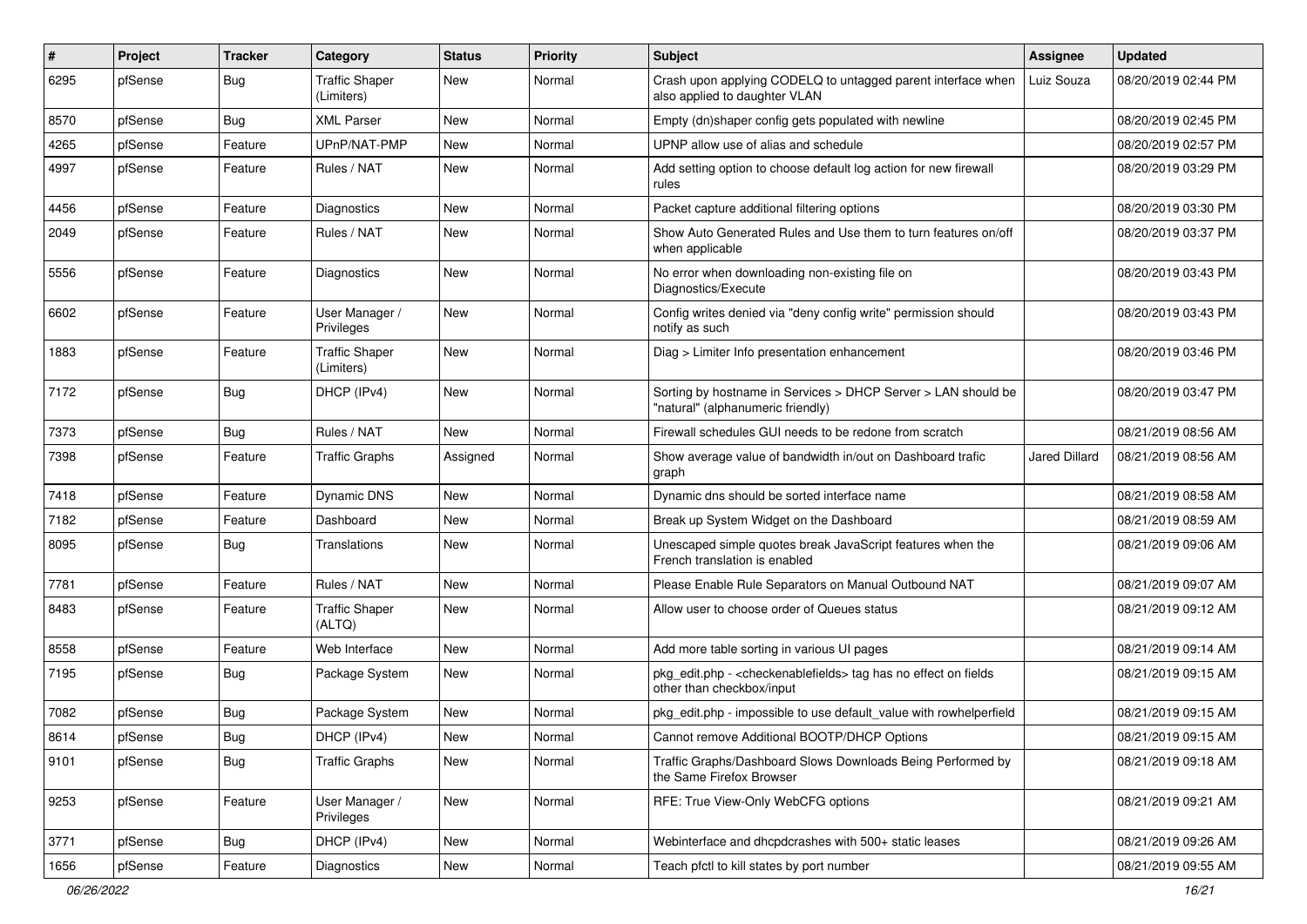| $\sharp$ | Project             | <b>Tracker</b> | Category               | <b>Status</b> | <b>Priority</b> | <b>Subject</b>                                                                                       | <b>Assignee</b> | <b>Updated</b>      |
|----------|---------------------|----------------|------------------------|---------------|-----------------|------------------------------------------------------------------------------------------------------|-----------------|---------------------|
| 4098     | pfSense             | Feature        | Authentication         | New           | Normal          | Add option to force a password change on login                                                       |                 | 08/21/2019 10:31 AM |
| 5825     | pfSense             | Feature        | Authentication         | <b>New</b>    | Normal          | Allow EAP-RADIUS for authentication servers                                                          |                 | 08/21/2019 10:32 AM |
| 8170     | pfSense             | Feature        | <b>XMLRPC</b>          | <b>New</b>    | Normal          | XMLRPC Sync deletes entires on remote System                                                         |                 | 08/21/2019 10:42 AM |
| 8243     | pfSense             | Feature        | <b>XMLRPC</b>          | New           | Normal          | Sync dashboard settings over xmlrpc                                                                  |                 | 08/21/2019 10:42 AM |
| 6283     | pfSense             | Feature        | DHCP (IPv6)            | <b>New</b>    | Normal          | Register DHCPv6 leases with DNS resolver                                                             |                 | 08/21/2019 10:48 AM |
| 7563     | pfSense             | Feature        | L <sub>2</sub> TP      | <b>New</b>    | Normal          | 12tp Suggestion: consider allowing IP/Subnet for the user.                                           |                 | 08/21/2019 10:52 AM |
| 1979     | pfSense             | Feature        | Aliases / Tables       | New           | Normal          | Add some default read-only system aliases                                                            | Jim Pingle      | 08/21/2019 11:01 AM |
| 3387     | pfSense             | Feature        | Aliases / Tables       | New           | Normal          | process_alias_urItable Frequency                                                                     |                 | 08/21/2019 11:01 AM |
| 7665     | pfSense             | <b>Bug</b>     | Aliases / Tables       | New           | Normal          | Host range validation for Aliases is not strict enough                                               |                 | 08/21/2019 11:01 AM |
| 6207     | pfSense             | Feature        | Rules / NAT            | <b>New</b>    | Normal          | Please, add "THIS IF broadcast" Macro for use in firewall rules                                      |                 | 08/21/2019 11:01 AM |
| 3288     | pfSense             | Feature        | Rules / NAT            | New           | Normal          | Macros for Interface Networks on Outbound NAT rule Source<br>drop-down                               |                 | 08/21/2019 11:02 AM |
| 336      | pfSense             | Feature        | <b>LAGG Interfaces</b> | <b>New</b>    | Normal          | Option to create lagg under assign interfaces                                                        |                 | 08/21/2019 11:16 AM |
| 4499     | pfSense             | Feature        | LAGG Interfaces        | New           | Normal          | pfSense LAGG interfaces; unable to set speed and duplex for<br>member interfaces.                    |                 | 08/21/2019 11:16 AM |
| 9453     | pfSense             | <b>Bug</b>     | <b>LAGG Interfaces</b> | New           | Normal          | VLAN Interfaces on LAGG get orphaned at boot                                                         |                 | 08/21/2019 11:16 AM |
| 8335     | pfSense             | <b>Bug</b>     | LAGG Interfaces        | <b>New</b>    | Normal          | System hang with LACP downlink to UniFi switch                                                       |                 | 08/21/2019 11:18 AM |
| 1388     | pfSense             | Feature        | Multi-WAN              | New           | Normal          | 3G outbound failover connection with auto dial-up and hang-up                                        |                 | 08/21/2019 11:27 AM |
| 7977     | pfSense             | <b>Bug</b>     | Translations           | <b>New</b>    | Normal          | English text shown in stead of translated text (Routing - Gateway<br>groups - edit)                  |                 | 08/21/2019 11:28 AM |
| 9698     | pfSense             | Bug            | <b>RRD Graphs</b>      | <b>New</b>    | Normal          | Monitoring graphs do not retain state after auto-refresh                                             |                 | 08/26/2019 02:09 AM |
| 4503     | pfSense<br>Packages | Feature        | New Package<br>Request | New           | Normal          | GNUGateKeeper H.323 Proxy Package                                                                    |                 | 08/27/2019 02:54 AM |
| 9704     | pfSense<br>Packages | Feature        | FreeRADIUS             | <b>New</b>    | Normal          | Enable filter username                                                                               |                 | 08/27/2019 12:07 PM |
| 9707     | pfSense<br>Packages | Bug            | pfBlockerNG            | <b>New</b>    | Normal          | Some networks already existing in deny Feeds are not stopped<br>even if existing in custom deny list |                 | 08/28/2019 10:03 AM |
| 753      | pfSense             | Feature        | <b>OpenVPN</b>         | <b>New</b>    | Normal          | Add OpenVPN foreign_option support                                                                   |                 | 09/02/2019 10:38 AM |
| 9732     | pfSense             | Feature        | DHCP (IPv4)            | New           | Normal          | System UTC time offset in DHCP Option 2                                                              |                 | 09/06/2019 08:39 PM |
| 9737     | pfSense             | Bug            | <b>Traffic Graphs</b>  | New           | Normal          | traffic-graphs is shows incorrect units inside the chart                                             |                 | 09/09/2019 06:35 AM |
| 9749     | pfSense<br>Packages | Feature        | Status_Monitoring      | New           | Normal          | 95th percentile missing for quality in monitoring                                                    |                 | 09/12/2019 10:39 AM |
| 9775     | pfSense             | Feature        | Backup / Restore       | New           | Normal          | AutoConfigBackup - Rolling per day/hour cap on changes,<br>retention policy                          |                 | 09/20/2019 09:19 AM |
| 6668     | pfSense             | <b>Bug</b>     | <b>IPsec</b>           | Feedback      | Normal          | IPSec tunnel + L2TP/IPSec VPN - wrong PSK chosen by pfSense                                          |                 | 09/21/2019 02:07 AM |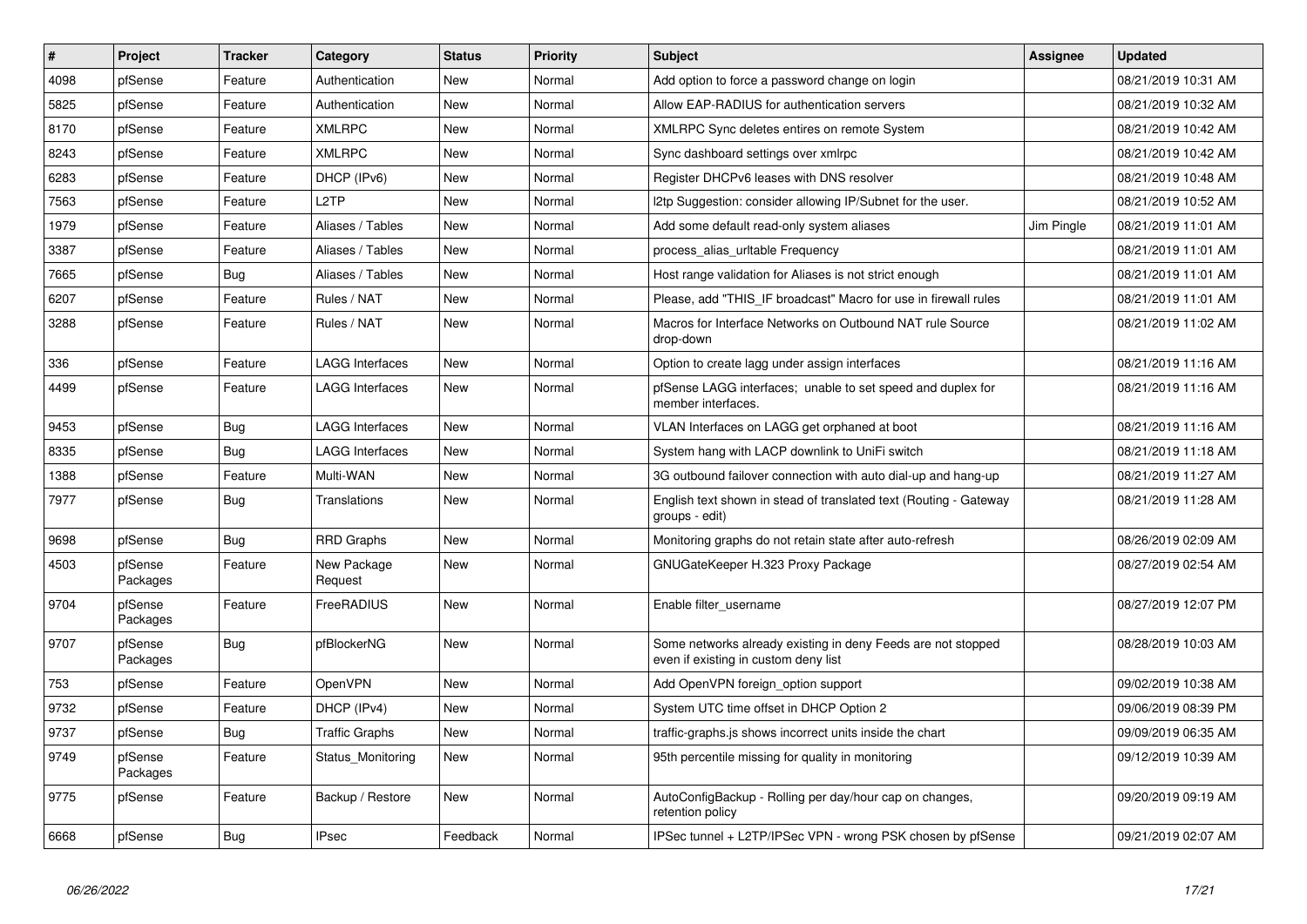| $\pmb{\#}$ | Project             | <b>Tracker</b> | Category               | <b>Status</b> | Priority | <b>Subject</b>                                                                                 | <b>Assignee</b> | <b>Updated</b>      |
|------------|---------------------|----------------|------------------------|---------------|----------|------------------------------------------------------------------------------------------------|-----------------|---------------------|
| 8315       | pfSense<br>Packages | <b>Bug</b>     | Mail report            | Feedback      | Normal   | Mail Report mail report send() behavior different than<br>notify_via_smtp()                    | Jim Pingle      | 09/24/2019 10:12 AM |
| 9800       | pfSense             | Feature        | Hardware / Drivers     | New           | Normal   | Add toggle for net.isr.dispatch=deferred in GUI                                                |                 | 09/29/2019 06:18 AM |
| 9805       | pfSense             | <b>Bug</b>     | Dynamic DNS            | New           | Normal   | dynDNS cloudflare multiple entries                                                             |                 | 10/02/2019 04:51 PM |
| 9838       | pfSense             | Feature        | OpenVPN                | <b>New</b>    | Normal   | PKCS11 support                                                                                 |                 | 10/20/2019 02:12 PM |
| 6103       | pfSense             | Feature        | <b>DNS Resolver</b>    | New           | Normal   | DNS Resolver Outgoing Interfaces should be able to use Gateway<br>Groups                       |                 | 10/21/2019 08:02 AM |
| 7248       | pfSense             | Feature        | <b>IPsec</b>           | <b>New</b>    | Normal   | Web UI for IPSec settings should warn about poor security<br>choices                           | Jim Pingle      | 10/31/2019 12:15 PM |
| 1268       | pfSense             | Feature        | Certificates           | <b>New</b>    | Normal   | Allow mass renewing of certs                                                                   |                 | 11/01/2019 03:17 PM |
| 9044       | pfSense<br>Packages | Feature        | New Package<br>Request | New           | Normal   | <b>Add SoftEther</b>                                                                           |                 | 11/02/2019 10:51 AM |
| 8985       | pfSense<br>Packages | Feature        | Suricata               | <b>New</b>    | Normal   | Suricata: allow configuration for external/internal additional storage                         |                 | 11/13/2019 10:07 AM |
| 9286       | pfSense<br>Packages | <b>Bug</b>     | squidguard             | <b>New</b>    | Normal   | squidGuard - Unable to change IP for sgerror.php URL in<br>configuration                       |                 | 11/13/2019 10:07 AM |
| 9497       | pfSense<br>Packages | <b>Bug</b>     | AWS VPC                | New           | Normal   | AWS VPN Wizard: WebGUI times out.                                                              |                 | 11/13/2019 10:07 AM |
| 9566       | pfSense             | <b>Bug</b>     | <b>Traffic Graphs</b>  | <b>New</b>    | Normal   | Traffic graph displays traffic incorrectly                                                     |                 | 11/18/2019 07:54 AM |
| 9912       | pfSense<br>Packages | Feature        | ntop                   | New           | Normal   | add custom DPI to ntopng                                                                       |                 | 11/18/2019 10:57 AM |
| 9937       | pfSense             | Feature        | Authentication         | New           | Normal   | OpenVPN Login User Privilege                                                                   |                 | 11/29/2019 08:46 AM |
| 9973       | pfSense<br>Packages | Feature        | <b>NRPE</b>            | New           | Normal   | Nagios NRPE package isn't IPv6 capable                                                         |                 | 12/20/2019 03:15 PM |
| 9999       | pfSense<br>Packages | <b>Bug</b>     | pfBlockerNG            | <b>New</b>    | Normal   | unbound fatal error if System Domain in DNSBL and System<br>Domain Local Zone Type is Redirect |                 | 12/25/2019 08:10 AM |
| 9676       | pfSense<br>Packages | <b>Bug</b>     | pfBlockerNG            | New           | Normal   | AS lookup fails                                                                                |                 | 12/26/2019 12:17 AM |
| 10137      | pfSense             | Feature        | Package System         | <b>New</b>    | Normal   | net-mgmt/arpwatch: Update to 3.0                                                               |                 | 12/30/2019 05:16 PM |
| 10143      | pfSense             | <b>Bug</b>     | <b>DNS Resolver</b>    | <b>New</b>    | Normal   | System hostname DNS entry is assigned to the wrong IP on<br>multi-wan setups                   |                 | 12/31/2019 02:33 PM |
| 10150      | pfSense             | <b>Bug</b>     | <b>IGMP Proxy</b>      | New           | Normal   | IGMP Proxy does not scale to hundreds of streams                                               |                 | 01/03/2020 02:56 AM |
| 10160      | pfSense<br>Packages | Feature        | New Package<br>Request | New           | Normal   | Dedicated Maxmind GeoIP package including license registration                                 |                 | 01/03/2020 10:31 PM |
| 10164      | pfSense<br>Packages | Bug            | pfBlockerNG            | New           | Normal   | pfBlockerNG dashboard widget position is not maintained when<br>updating                       |                 | 01/06/2020 10:06 AM |
| 10188      | pfSense<br>Packages | <b>Bug</b>     | pfBlockerNG            | New           | Normal   | Reputation tab is not working                                                                  |                 | 01/24/2020 10:06 AM |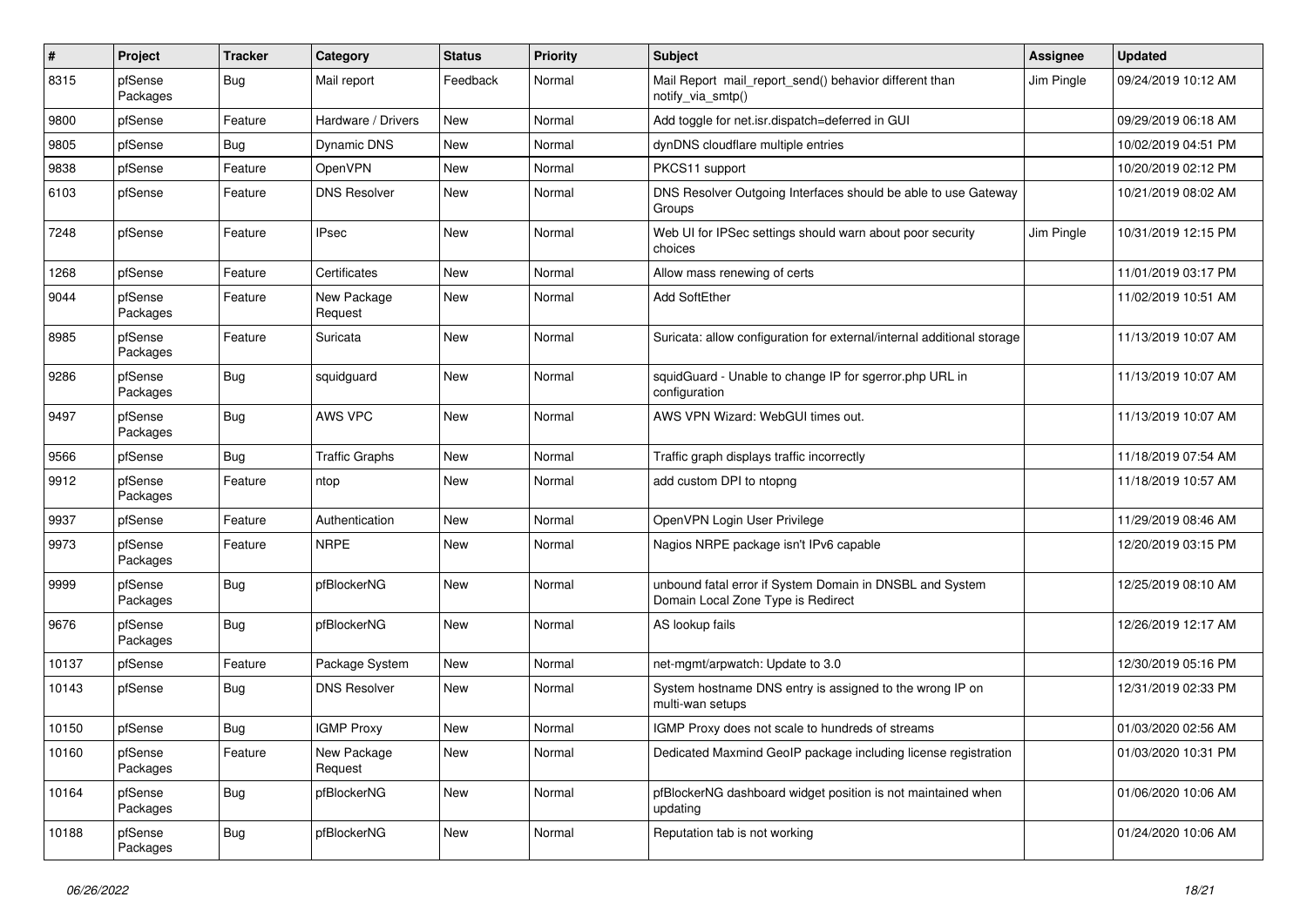| #     | Project             | <b>Tracker</b> | Category                                 | <b>Status</b> | Priority | Subject                                                                                                         | <b>Assignee</b> | <b>Updated</b>      |
|-------|---------------------|----------------|------------------------------------------|---------------|----------|-----------------------------------------------------------------------------------------------------------------|-----------------|---------------------|
| 3312  | pfSense             | <b>Bug</b>     | IPsec                                    | New           | Normal   | Gateway on IPsec rules is not functional in pf                                                                  |                 | 01/28/2020 10:09 PM |
| 8770  | pfSense             | <b>Bug</b>     | Interfaces                               | <b>New</b>    | Normal   | QinQ interfaces always show as active                                                                           |                 | 02/01/2020 09:47 AM |
| 10253 | pfSense<br>Packages | <b>Bug</b>     | pfBlockerNG                              | New           | Normal   | pfblockerng-devel uses user interface for VIP causing issues with<br>other services                             |                 | 02/11/2020 09:17 AM |
| 7420  | pfSense             | <b>Bug</b>     | <b>IPsec</b>                             | <b>New</b>    | Normal   | ipsec status freezing                                                                                           |                 | 02/13/2020 09:09 AM |
| 10271 | pfSense             | <b>Bug</b>     | Web Interface                            | New           | Normal   | Large number of VLAN/LANs make "Interfaces" menu hard to<br>access                                              |                 | 02/20/2020 04:46 AM |
| 9934  | pfSense<br>Packages | <b>Bug</b>     | Suricata                                 | <b>New</b>    | Normal   | suricata update kills WAN interface                                                                             |                 | 02/20/2020 09:17 AM |
| 10277 | pfSense             | <b>Bug</b>     | Web Interface                            | <b>New</b>    | Normal   | Sorting the log entries does not use year value                                                                 |                 | 02/24/2020 07:46 AM |
| 10278 | pfSense<br>Packages | <b>Bug</b>     | pfBlockerNG                              | New           | Normal   | pfBlockerNG: Formatting issue on DNSBL stats page                                                               |                 | 02/24/2020 01:36 PM |
| 10294 | pfSense<br>Packages | <b>Bug</b>     | <b>FRR</b>                               | <b>New</b>    | Normal   | FRR Route Counts Incorrect on Status Page                                                                       | Jim Pingle      | 02/26/2020 11:08 AM |
| 9680  | pfSense             | Feature        | <b>DHCP Relay</b>                        | New           | Normal   | Seperate DHCP Server and relay per interface                                                                    |                 | 02/27/2020 10:47 AM |
| 10292 | pfSense<br>Packages | <b>Bug</b>     | Suricata                                 | <b>New</b>    | Normal   | Suricata not respecting SID Mgmt list                                                                           |                 | 02/27/2020 01:02 PM |
| 10279 | pfSense<br>Packages | <b>Bug</b>     | open-vm-tools                            | New           | Normal   | pfSense's OpenVM Tools on ESXi 6.7 no longer provides guest<br>vm functionality                                 |                 | 03/01/2020 06:07 PM |
| 10310 | pfSense             | <b>Bug</b>     | Upgrade                                  | <b>New</b>    | Normal   | Systems with low RAM and several packages may temporarily fail<br>to load large tables after an upgrade         |                 | 03/03/2020 07:55 AM |
| 10342 | pfSense             | Bug            | <b>DNS Resolver</b>                      | <b>New</b>    | Normal   | Unbound domain overrides stop resolving periodically. They only<br>resume after the service has been restarted. |                 | 03/13/2020 10:35 AM |
| 10345 | pfSense             | Feature        | DHCP (IPv4)                              | <b>New</b>    | Normal   | DHCP lease distinction between online and offline                                                               |                 | 03/16/2020 07:56 AM |
| 3718  | pfSense             | Feature        | IPv6 Router<br>Advertisements<br>(RADVD) | <b>New</b>    | Normal   | radvd - enhancement proposal: ability to advertise routes and<br>some fixes - patches attached                  |                 | 03/22/2020 02:59 PM |
| 6481  | pfSense             | <b>Bug</b>     | <b>IPsec</b>                             | <b>New</b>    | Normal   | loading EAP_RADIUS method failed                                                                                |                 | 03/24/2020 04:25 PM |
| 9616  | pfSense<br>Packages | Feature        | New Package<br>Request                   | New           | Normal   | Package for Docs                                                                                                |                 | 03/26/2020 06:34 AM |
| 9179  | pfSense             | <b>Bug</b>     | <b>NAT Reflection</b>                    | <b>New</b>    | Normal   | NAT reflection fix implemented for #8604 is causing WebUI and<br>XMLRPC to fail on slave                        |                 | 03/27/2020 08:01 PM |
| 10370 | pfSense<br>Packages | <b>Bug</b>     | ntop                                     | New           | Normal   | ntopng Timeseries not send to InfluxDB                                                                          |                 | 03/30/2020 09:42 AM |
| 10000 | pfSense             | <b>Bug</b>     | Dynamic DNS                              | New           | Normal   | Azure Dynamic DNS A and AAAA Records for Apex Zone                                                              |                 | 03/31/2020 09:03 AM |
| 10401 | pfSense             | Feature        | Dashboard                                | New           | Normal   | Request: ability to sort/separate stopped/running Service(s) on<br>Dashboard -> Services Status widget          |                 | 03/31/2020 04:48 PM |
| 10237 | pfSense             | Feature        | Upgrade                                  | New           | Normal   | Take ZFS snapshot on Upgrade                                                                                    |                 | 04/07/2020 03:58 PM |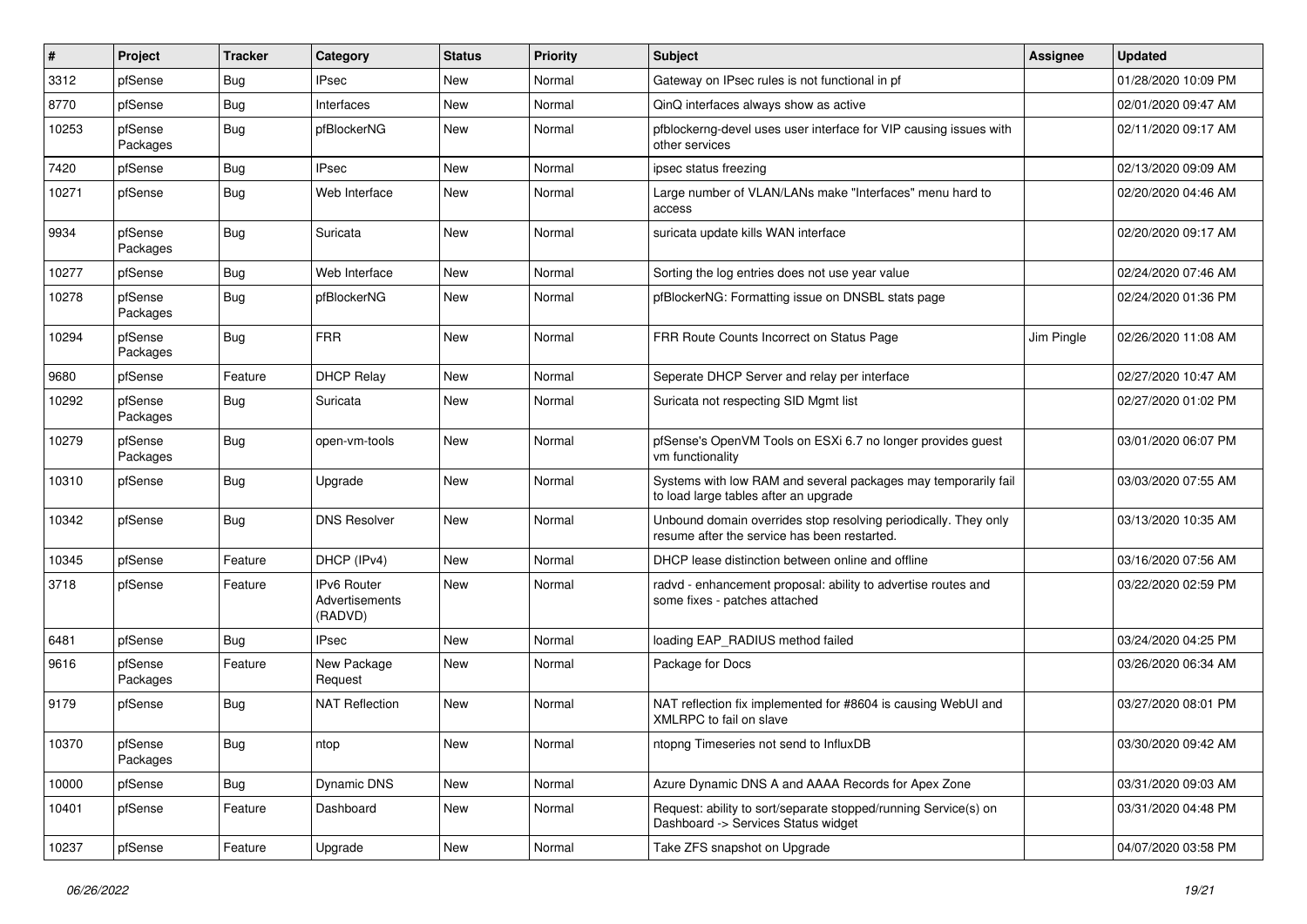| #     | Project             | <b>Tracker</b> | Category                     | <b>Status</b> | Priority | <b>Subject</b>                                                                                                                                              | <b>Assignee</b>      | <b>Updated</b>      |
|-------|---------------------|----------------|------------------------------|---------------|----------|-------------------------------------------------------------------------------------------------------------------------------------------------------------|----------------------|---------------------|
| 9156  | pfSense             | Feature        | OpenVPN                      | New           | Normal   | OpenVPN: Add tickbox for 'nopool' directive                                                                                                                 |                      | 04/14/2020 01:45 PM |
| 10468 | pfSense             | Feature        | Web Interface                | New           | Normal   | Allow to download log files from WebGUI                                                                                                                     |                      | 04/17/2020 06:17 AM |
| 9774  | pfSense<br>Packages | Feature        | Squid                        | New           | Normal   | Squid logs / remote logs                                                                                                                                    |                      | 04/17/2020 06:18 AM |
| 7260  | pfSense             | Feature        | Rules / NAT                  | New           | Normal   | Source OS / p0f Database Missing Modern Operating Systems                                                                                                   |                      | 04/18/2020 02:25 AM |
| 10482 | pfSense Docs        | Correction     | Virtualization               | New           | Normal   | In AWS, Get System Log may not show output and Get Instance<br>Screenshot may need to be used                                                               | Jim Pingle           | 04/20/2020 09:07 AM |
| 10514 | pfSense             | Feature        | Web Interface                | New           | Normal   | Add to every page an unparsed Notes field for administrative<br>reference                                                                                   |                      | 04/30/2020 06:32 PM |
| 9537  | pfSense<br>Packages | <b>Bug</b>     | <b>Status Traffic Totals</b> | New           | Normal   | One month offset in displayed data between time changes                                                                                                     | <b>Jared Dillard</b> | 05/01/2020 08:27 AM |
| 10487 | pfSense<br>Packages | <b>Bug</b>     | Telegraf                     | New           | Normal   | Telegraf package not sending logs to influxdb server                                                                                                        |                      | 05/03/2020 07:09 PM |
| 10526 | pfSense<br>Packages | <b>Bug</b>     | pfBlockerNG                  | New           | Normal   | Package pfBlockerNG Crashes on Alert view                                                                                                                   |                      | 05/04/2020 08:59 AM |
| 10493 | pfSense             | <b>Bug</b>     | <b>IPsec</b>                 | New           | Normal   | filter_get_vpns_list() issues                                                                                                                               |                      | 05/06/2020 01:07 AM |
| 10503 | pfSense<br>Packages | <b>Bug</b>     | <b>FRR</b>                   | New           | Normal   | Flapping any GW in multi-WAN influences restating all IPsec<br>tunnels in FRR which leads to dropping all IPsec VTI static routes<br>and related BGP issues |                      | 05/08/2020 07:51 PM |
| 10547 | pfSense<br>Packages | Feature        | New Package<br>Request       | New           | Normal   | Add package addrwatch. Addrwatch is like arpwatch but works<br>with ipv4 and ipv6                                                                           |                      | 05/11/2020 09:20 AM |
| 8343  | pfSense             | <b>Bug</b>     | Gateways                     | <b>New</b>    | Normal   | Gateway Routes (Default Routes) not removed in Kernel when<br>removed from GUI                                                                              |                      | 05/14/2020 01:22 AM |
| 6228  | pfSense             | Feature        | <b>Operating System</b>      | <b>New</b>    | Normal   | Please provide a means for IGMPv3 and MLDv2 support                                                                                                         |                      | 05/20/2020 03:21 PM |
| 9139  | pfSense<br>Packages | <b>Bug</b>     | Telegraf                     | New           | Normal   | telegraf: add ping for default gateway(s)                                                                                                                   |                      | 05/21/2020 04:23 PM |
| 10581 | pfSense             | Feature        | Logging                      | New           | Normal   | Provide ability to disable nginx access logging to remote syslog<br>server                                                                                  |                      | 05/21/2020 08:36 PM |
| 8324  | pfSense             | Bug            | Hardware / Drivers           | New           | Normal   | bxe cards require promisc for OSPF                                                                                                                          | Luiz Souza           | 05/25/2020 03:19 PM |
| 10590 | pfSense<br>Packages | <b>Bug</b>     | pfBlockerNG                  | New           | Normal   | pfBlockerNG: Invalid argument supplied for foreach()                                                                                                        |                      | 05/26/2020 08:22 AM |
| 10577 | pfSense             | <b>Bug</b>     | Hardware / Drivers           | Feedback      | Normal   | intel x553 (c3000 chipset) loading x520 driver                                                                                                              |                      | 05/28/2020 03:59 AM |
| 10606 | pfSense<br>Packages | Bug            | Snort                        | New           | Normal   | Snort Inline stopped working after upgrade to FreeBSD 12.1<br>(network traffic blocked after heavy load randomly)                                           |                      | 05/28/2020 10:06 AM |
| 10601 | pfSense<br>Packages | <b>Bug</b>     | Status Monitoring            | New           | Normal   | Dashboard->Traffic Graphs Scale is capped for outbound                                                                                                      |                      | 05/29/2020 10:13 AM |
| 2983  | pfSense             | Feature        | DHCP (IPv4)                  | New           | Normal   | DHCPD: Add vendor-class-identifier and MAC-OIDs                                                                                                             |                      | 05/29/2020 09:24 PM |
| 10621 | pfSense             | Feature        | Hardware / Drivers           | Feedback      | Normal   | Update system.inc/system_identify_specific_platform() update to<br>accommodate AWS, Azure and GCP                                                           |                      | 06/02/2020 03:16 PM |